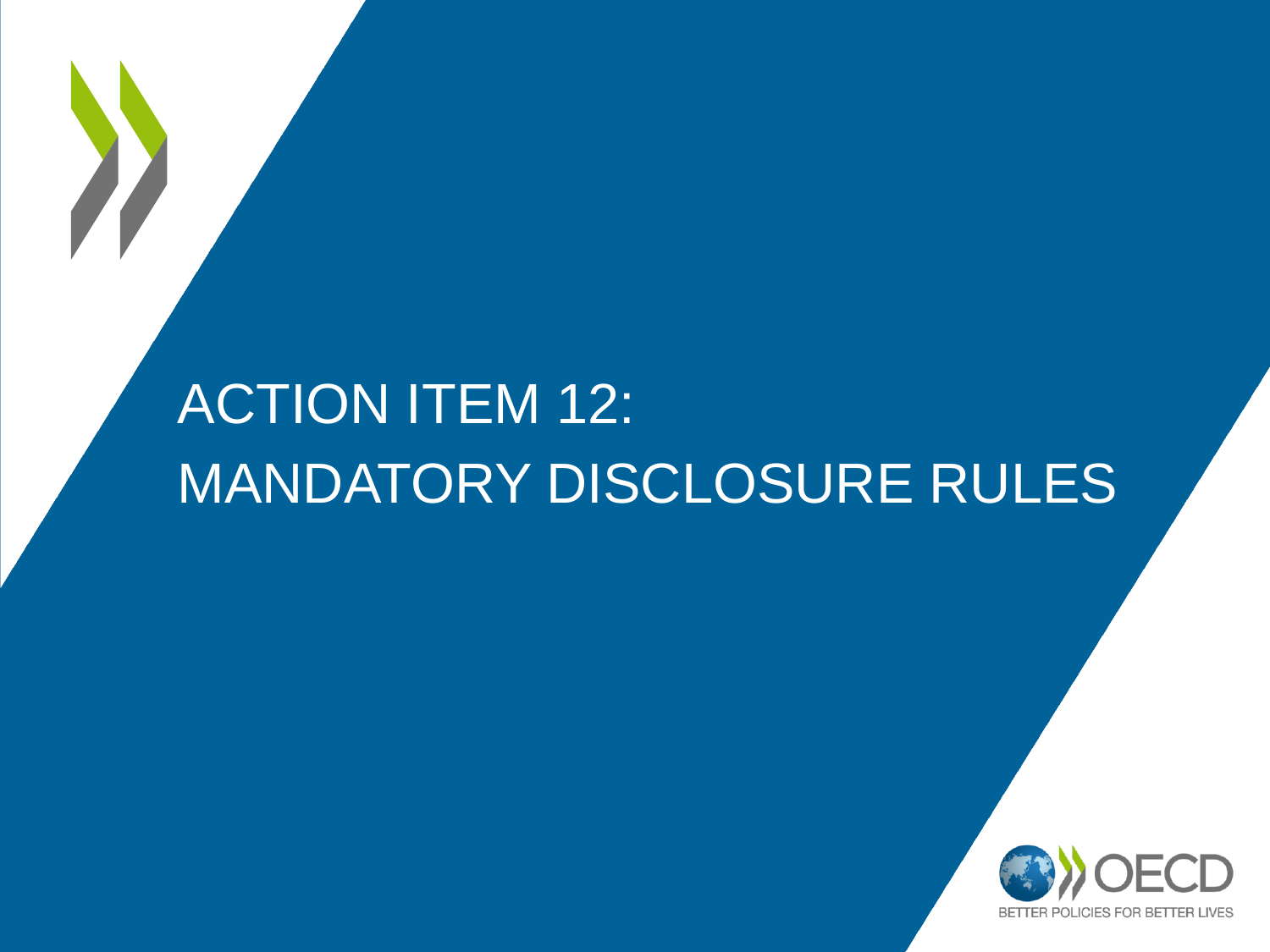

- The OECD has done significant work on this issue including producing a published report
- " Tackling Aggressive Tax Planning through Improved Transparency and Disclosure " (OECD Report, 2011)
	- The Report outlines the importance of timely, targeted and comprehensive information to counter ATP
	- Disclosure initiatives can help to fill the gap in identifying ATP schemes by tax authorities.
	- MDR have proven to be effective in providing relevant information thus allowing timely compliance responses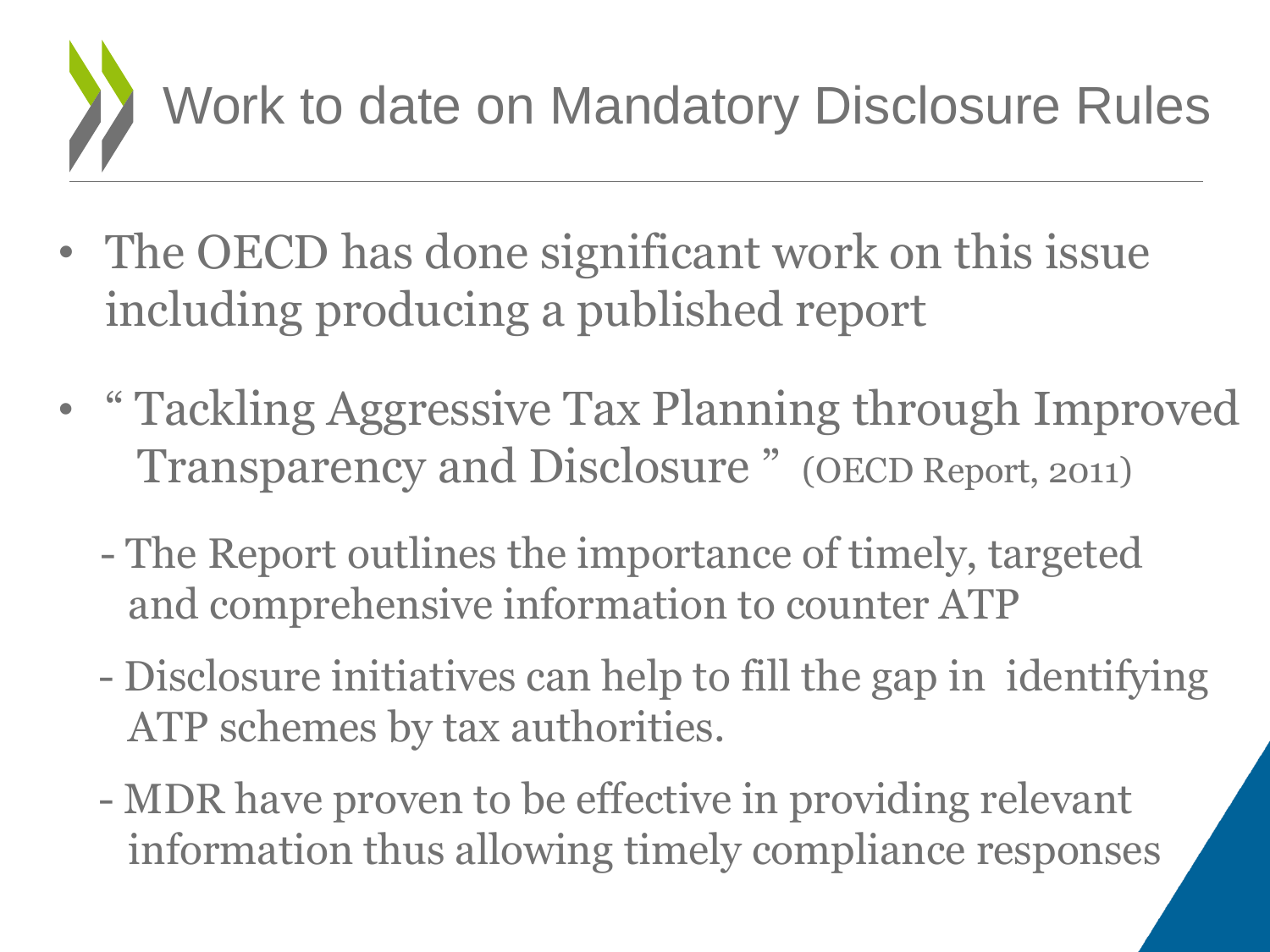

The Action Item 12 calls for:

- Recommendations regarding the modular design of mandatory disclosure rules
- Identifying the possibility of expanding the focus of MDR so that it might pick up cross-border ATP arrangements with no domestic tax benefit
- Addressing mechanisms that would allow tax authorities to share the information obtained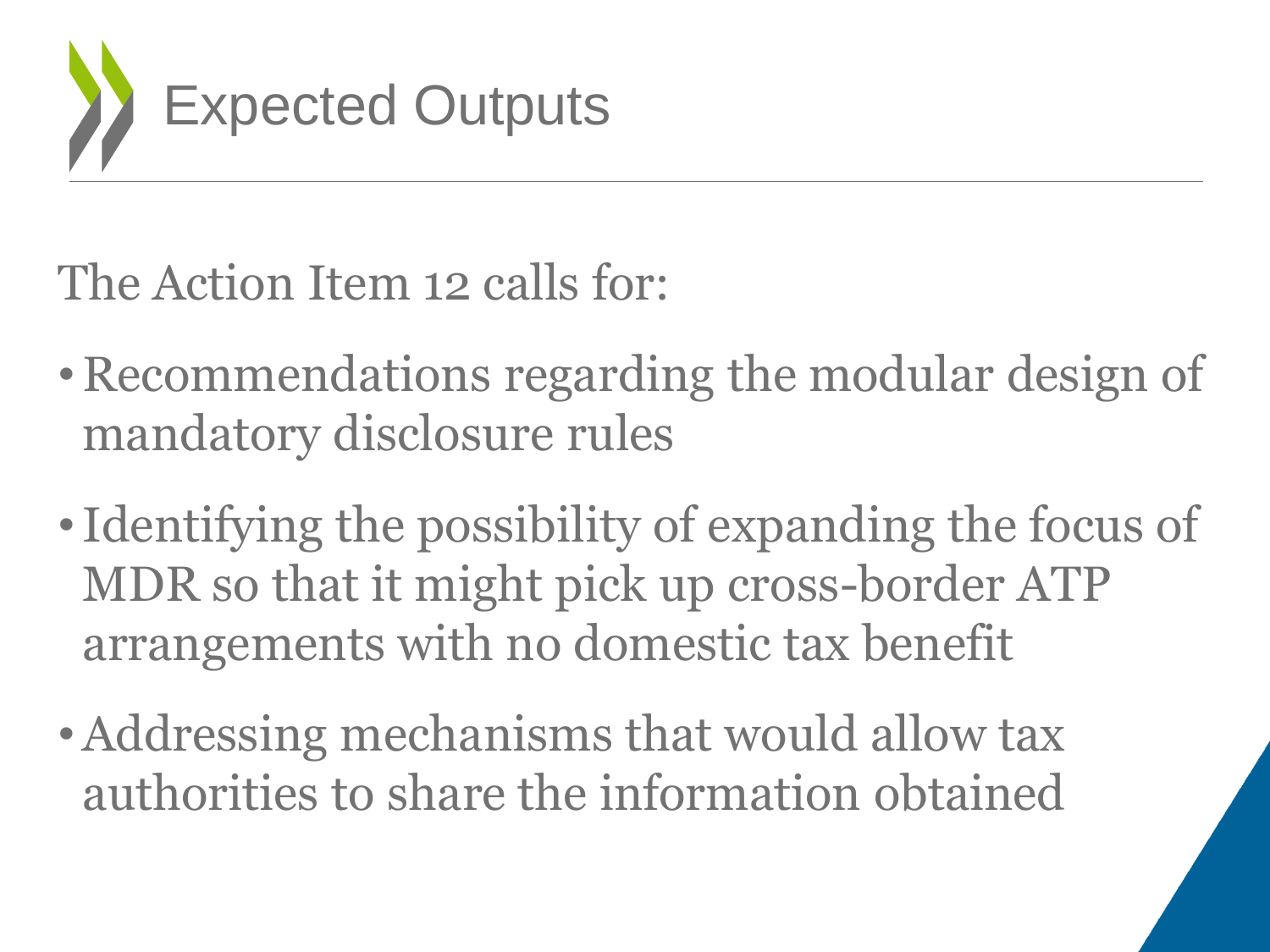

- Due: September 2015
- Timeline [up to June 2014] Oct 2013: Initial discussion at WP11 meeting Nov 2013: Circulation of Issues Paper to FG Feb 2014: Circulation of Discussion Document to WP 11 May 2014: Discussion of 1st Draft Report at WP11 meeting
- Working Method Focus Group 12 set up to assist WP 11 Composition of FG: 15 countries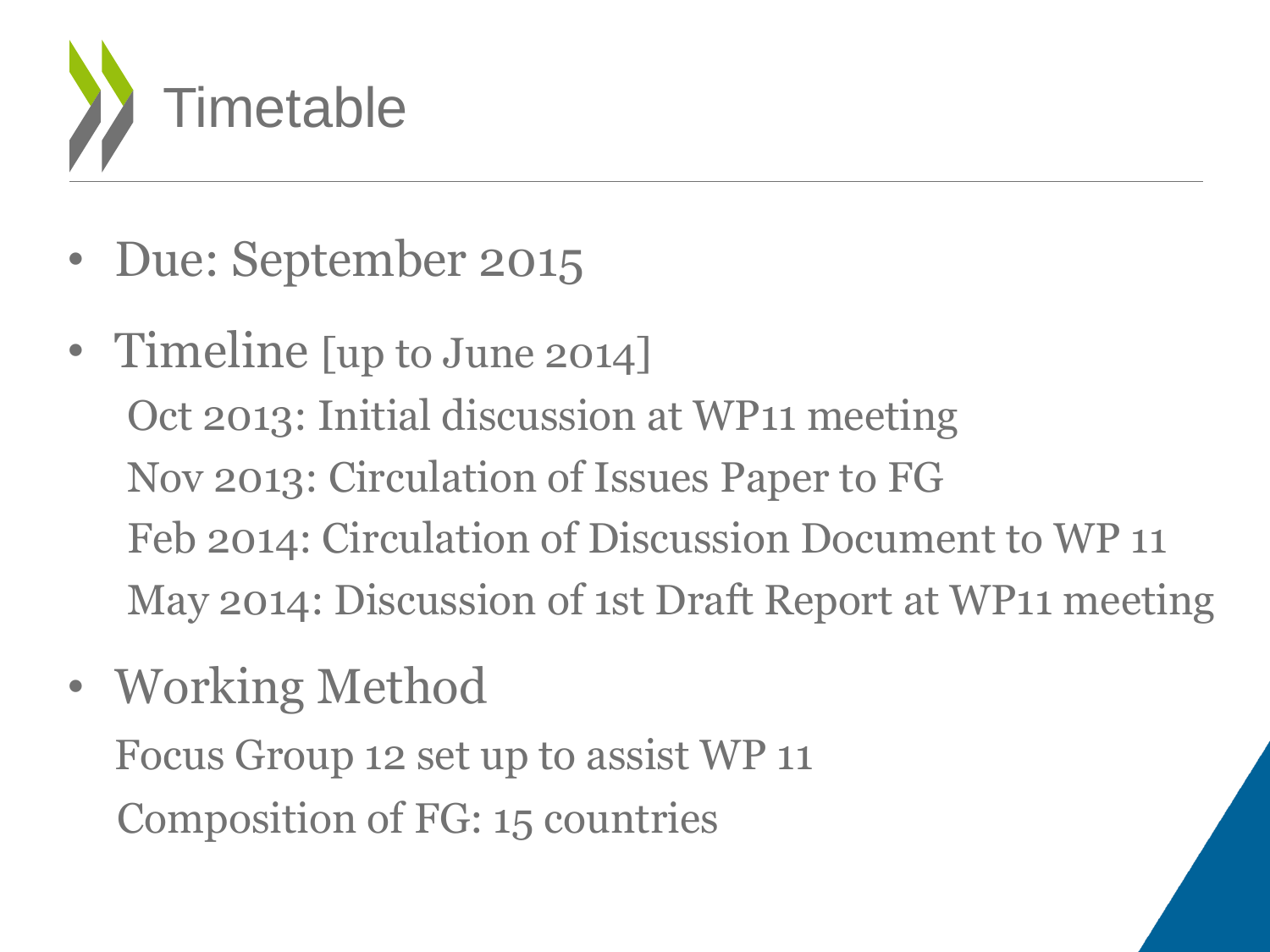

# **Tax avoidance disclosure regimes**

**Meeting of OECD Working Party 11**

22 October 2013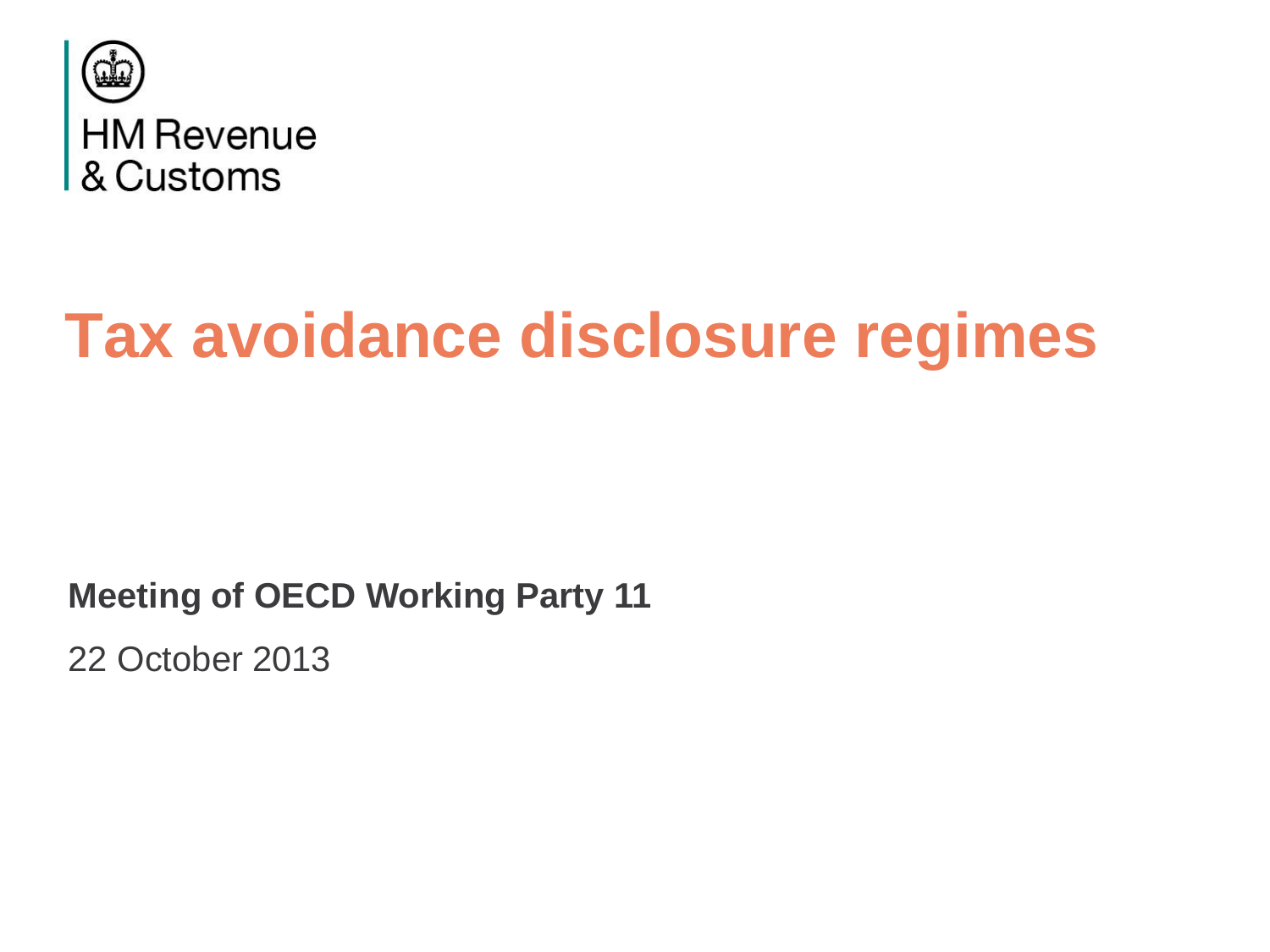## Disclosing Tax Avoidance - Introduction

- Disclosure in context
- Overview of UK disclosure regimes
- Review of disclosure regimes
- Comparisons between the UK disclosure regimes and other jurisdictions



Protective marking – Protect **|** 23/10/2013 **|** 6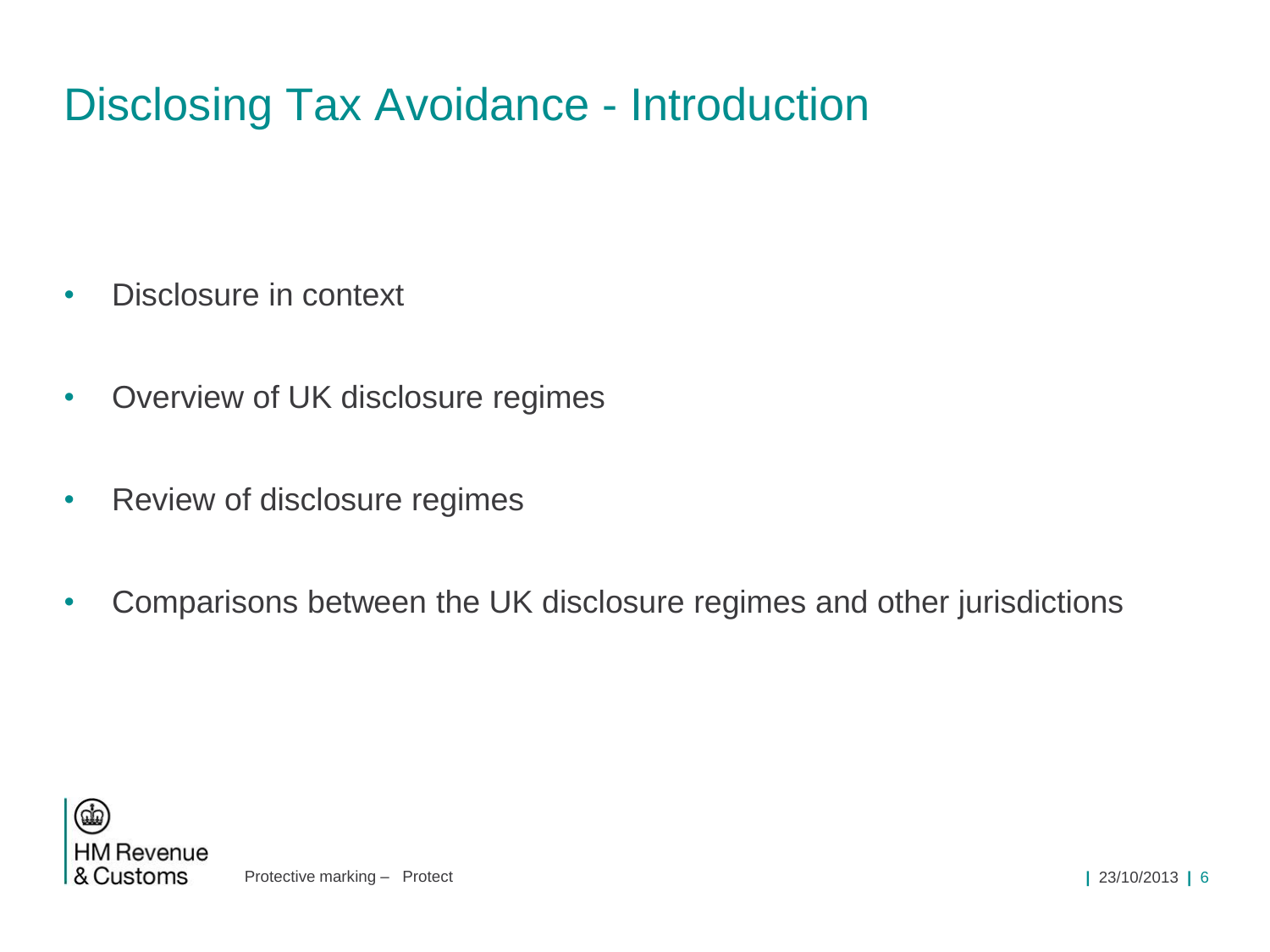## Disclosure in context

#### **UK Anti-Avoidance Strategy**

- **Preventing** avoidance at the outset where possible,
- **Detecting** it early where it persists, and
- **Countering** it effectively through challenge by HMRC

#### **Detection**

- Disclosure regimes
- Real-time working through Customer Relationship Managers
- Risk assessment and other intelligence-gathering methods

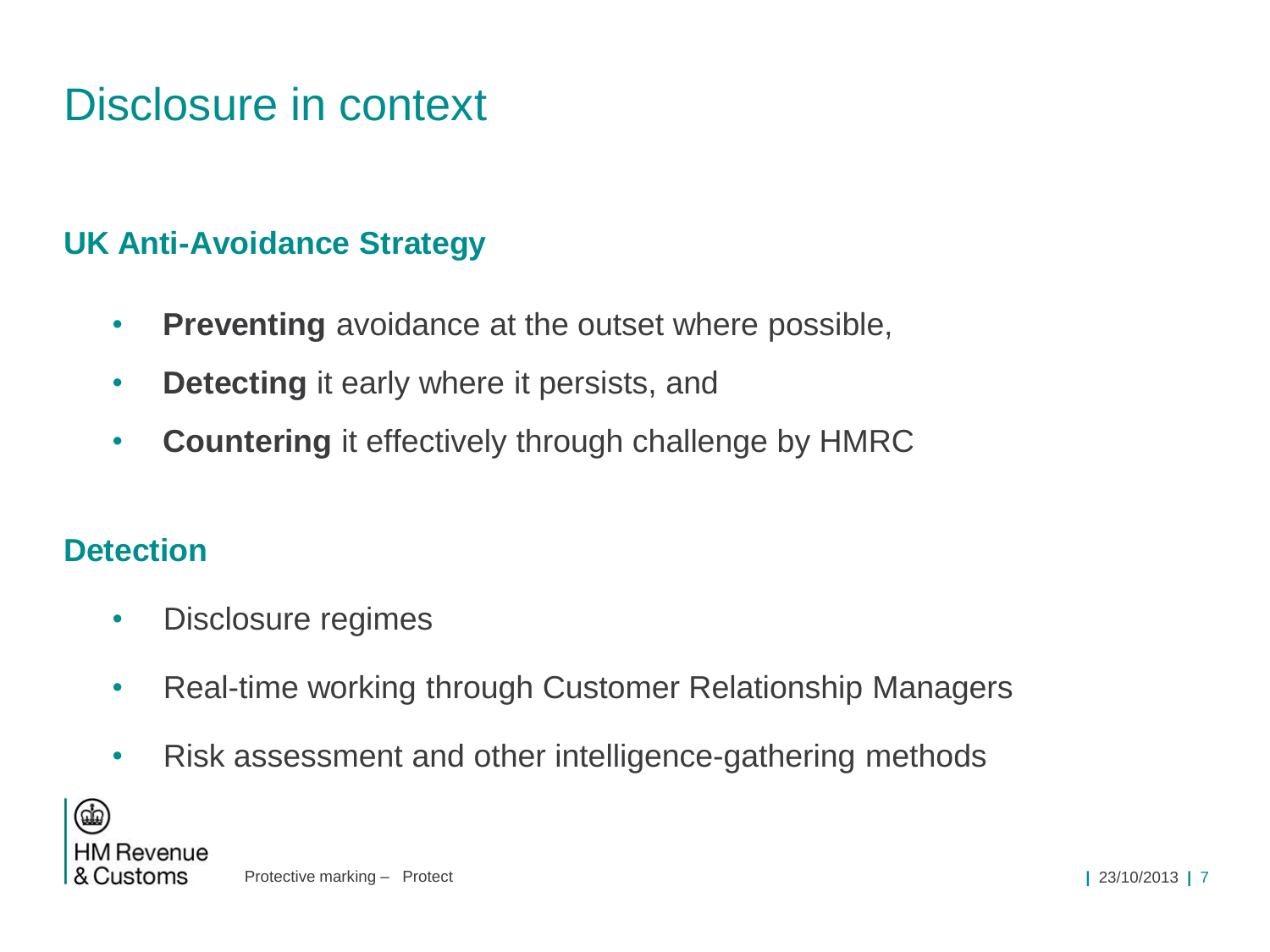# **UK Disclosure Regimes**



Protective marking – Protect **|** 23/10/2013 **|** 8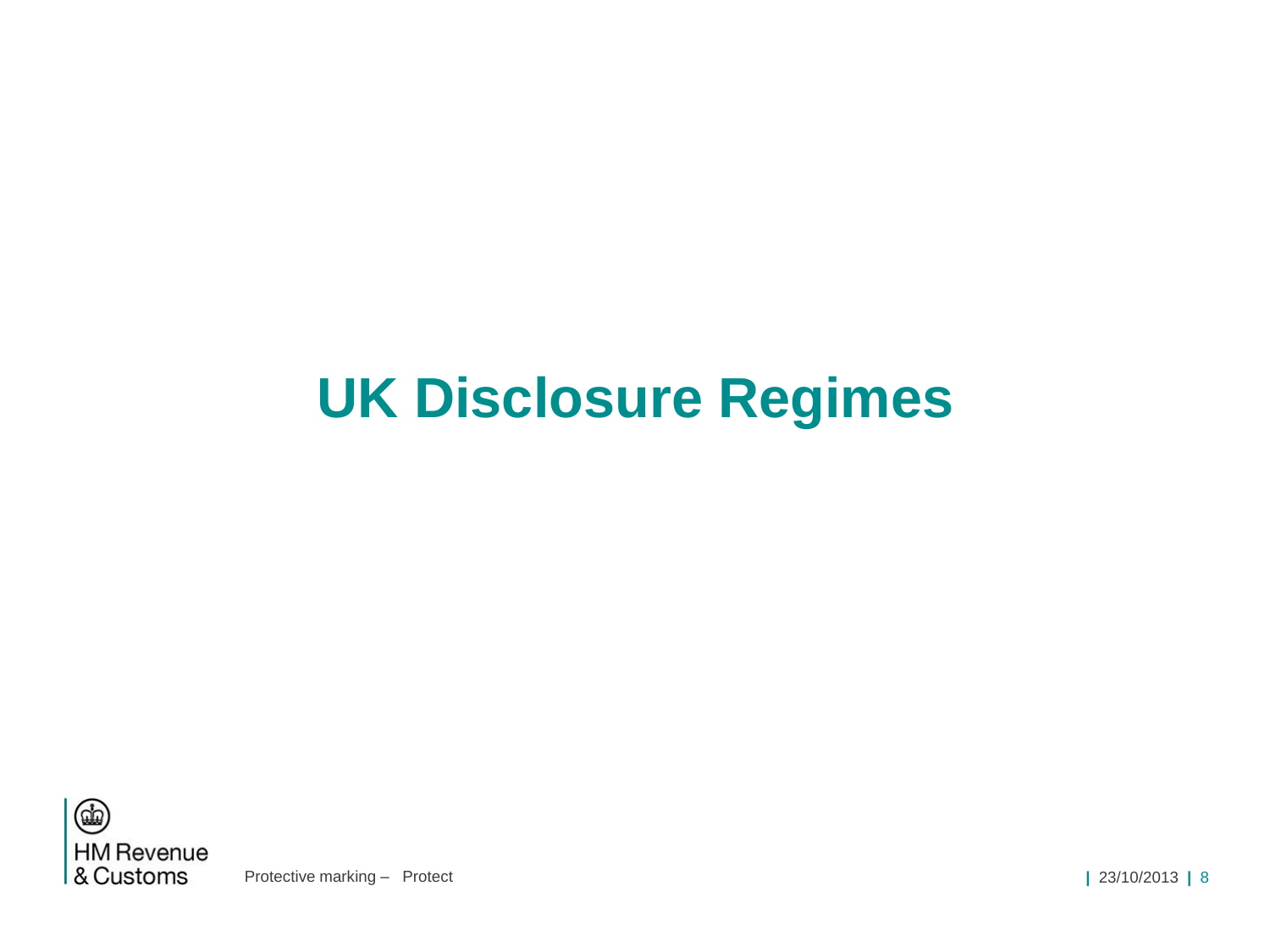## UK Disclosure Regimes

#### **Disclosure of Tax Avoidance Schemes (DOTAS)**

- Introduced in 2004
- Covers income tax, corporate tax, capital gains tax, property taxes and inheritance tax.
- Not intended to capture *all* avoidance
- Has been updated at regular intervals to strengthen and refine the regime

#### **Separate disclosure regime for Value Added Tax ('VAT', sales tax)**



Protective marking – Protect **|** 23/10/2013 **|** 9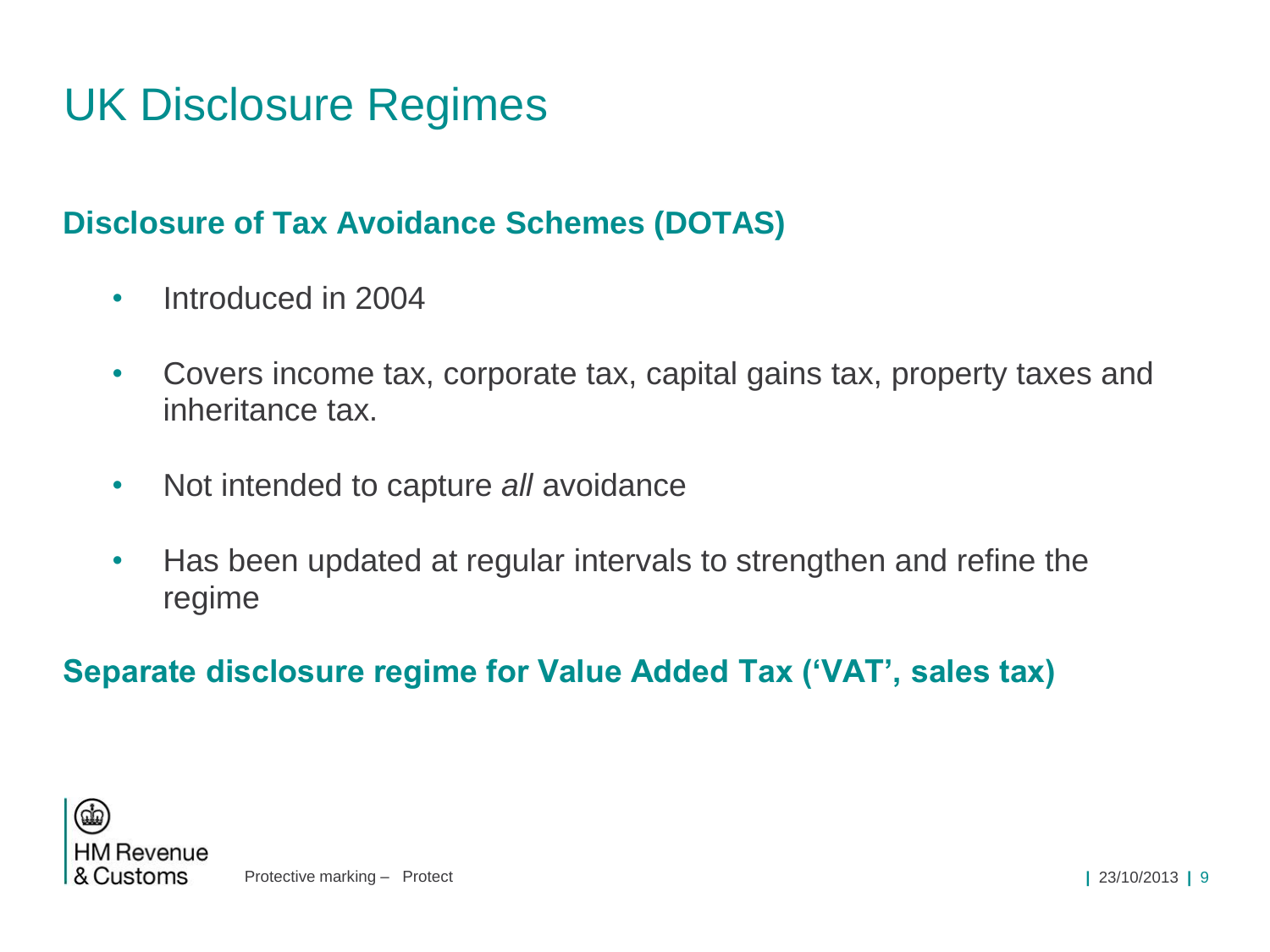## Disclosure of Tax Avoidance Schemes (DOTAS)

### DOTAS policy objectives

- To **provide early information** about tax avoidance schemes, allowing the Government, where appropriate, to introduce legislation closing them down before significant tax was lost;
- To **identify users** of disclosed schemes so as to challenge them operationally; and, ultimately
- To **deter the promotion and use of avoidance** by changing the economics of avoidance.

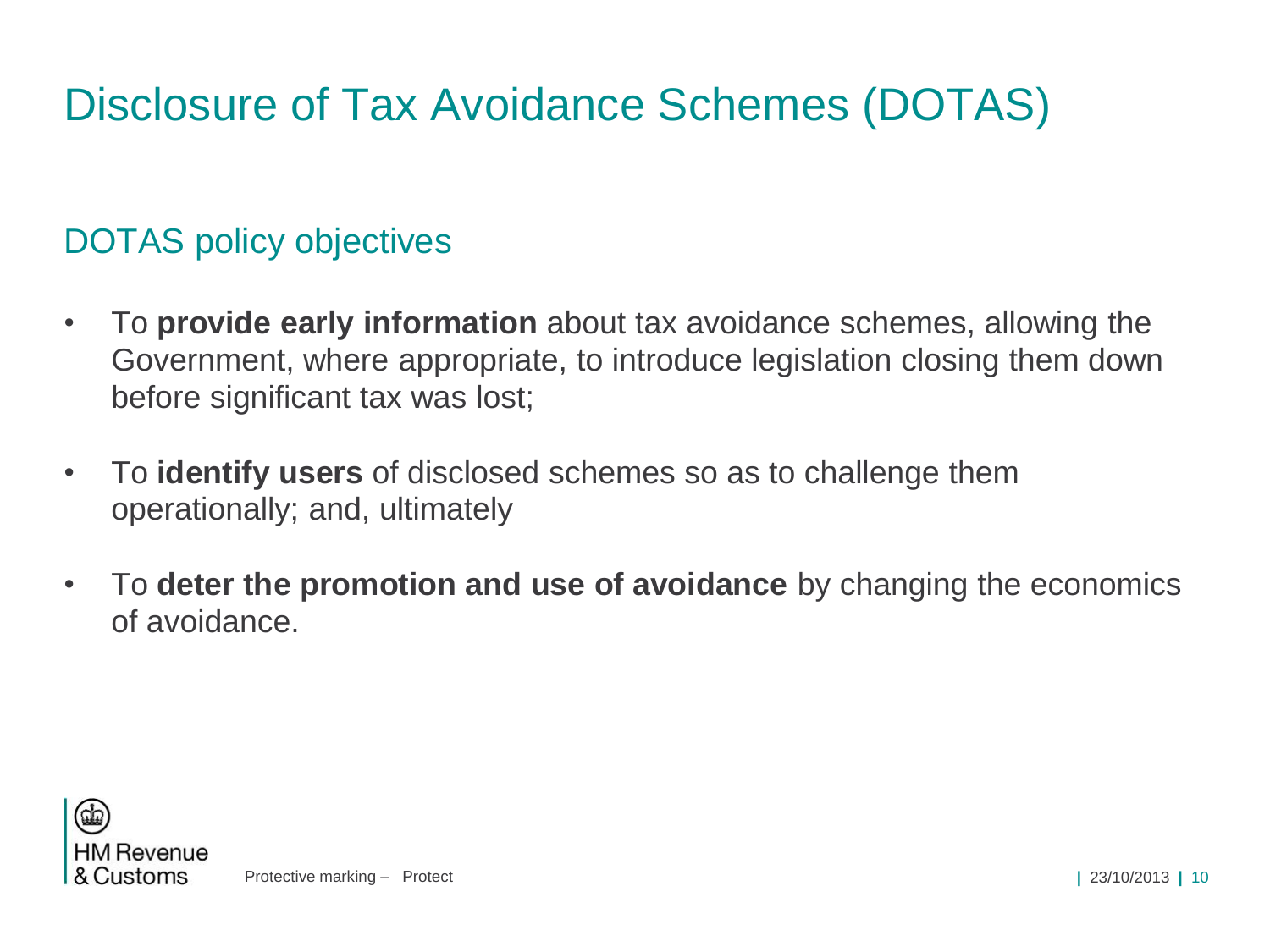## Disclosure of Tax Avoidance Schemes (DOTAS)

#### Main features

Who?

• Disclosure by **promoter** of the avoidance scheme, or **user** where schemes devised in-house, promoter is located offshore, or claims legal professional privilege.

#### What?

- Arrangements falling within **certain descriptions** ('hallmarks') which are expected to provide a **tax advantage** as a **main benefit.**
	- **3 generic** hallmarks to capture features indicative of avoidance: (i) confidentiality; (ii) a premium fee; (iii) standardised tax products.
	- **2 specific** hallmarks to target known risks e.g. losses, leasing.
	- There are separate descriptions to capture schemes relating to land and property tax and employment income.

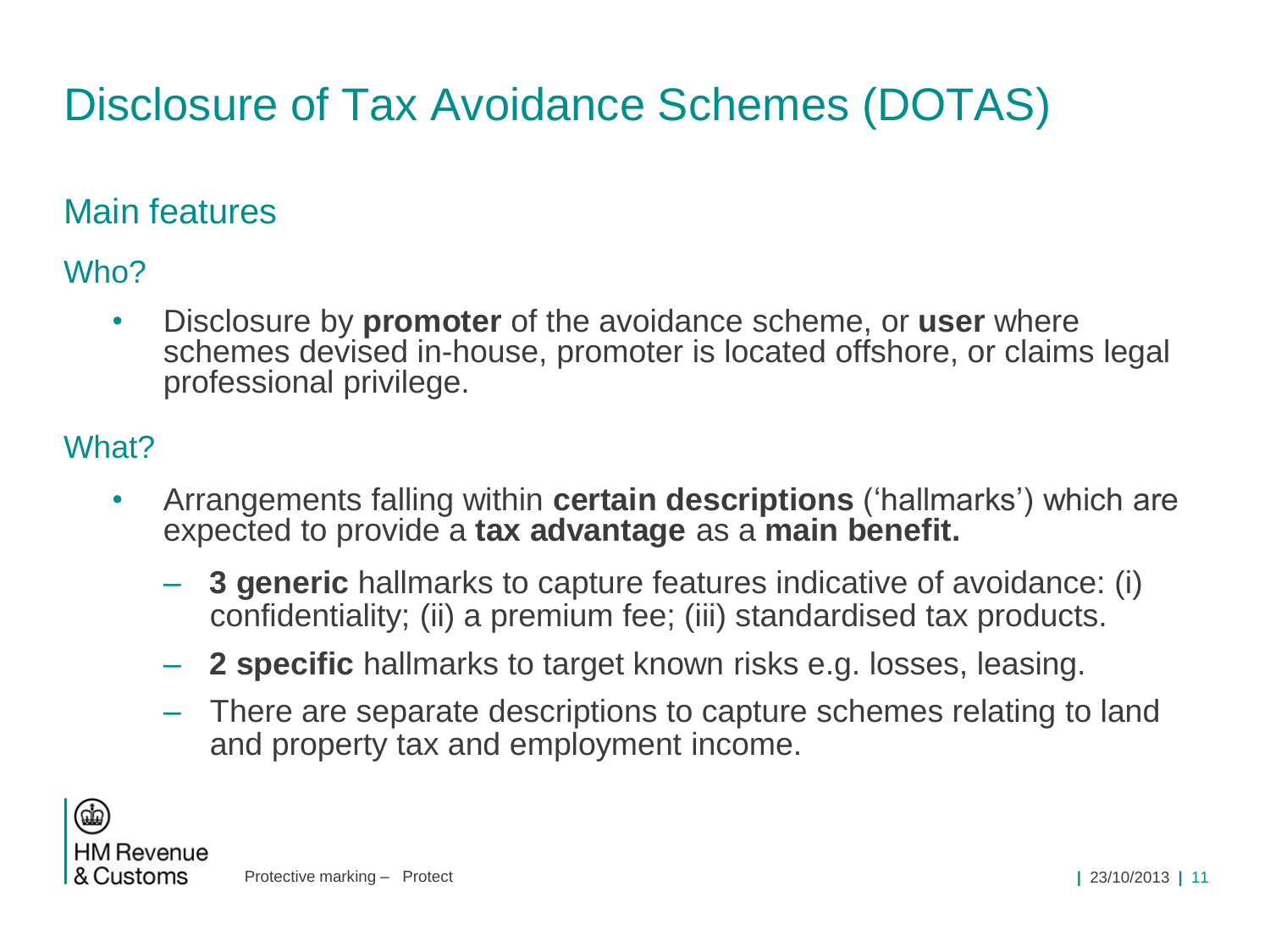# **HMRC Review of Disclosure Regimes International Comparisons**



Protective marking – Protect **|** 23/10/2013 **|** 12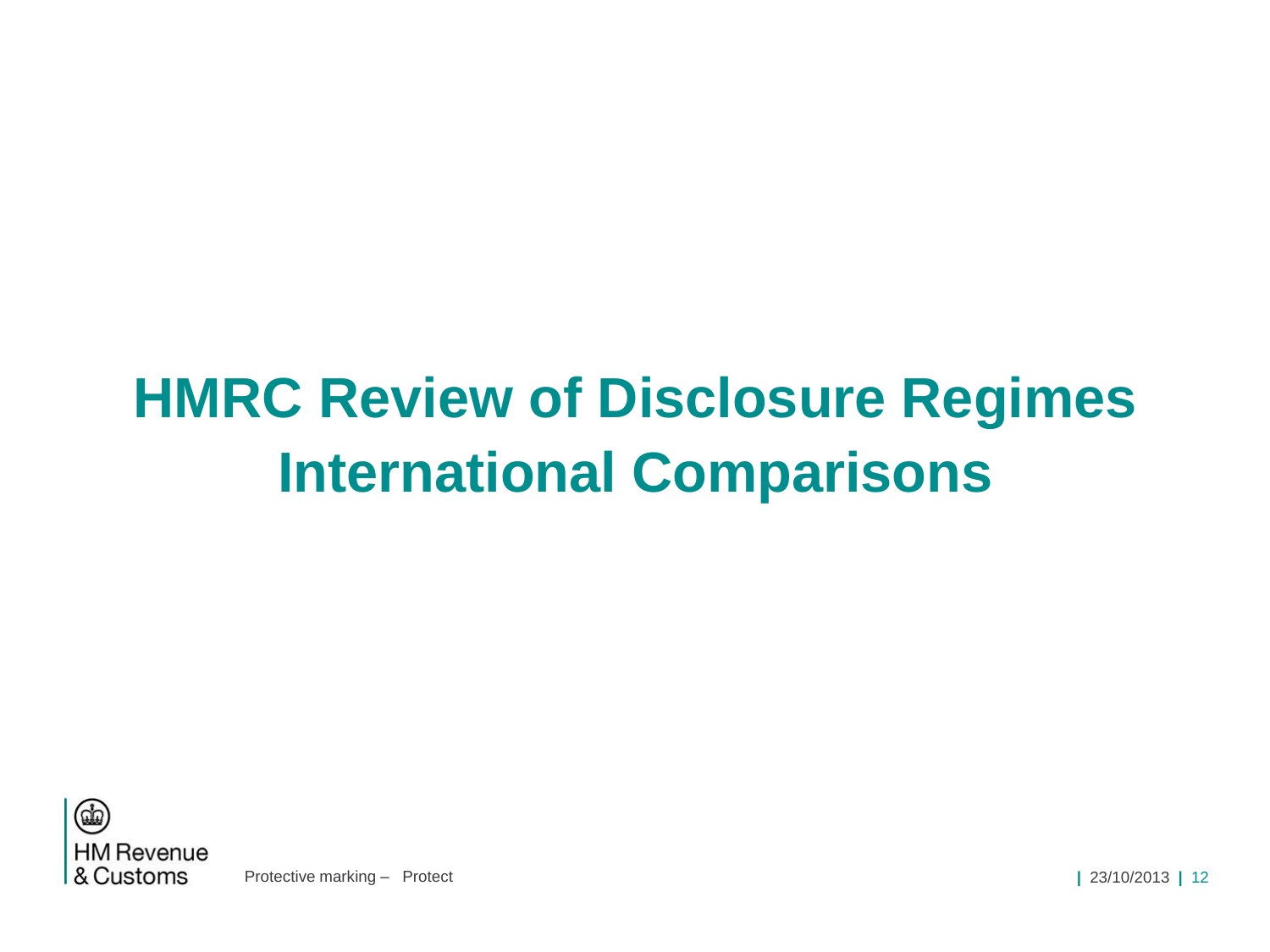## HMRC Review of Disclosure Regimes

#### Terms of reference

- Broad review of both DOTAS and VAT disclosure regimes:
	- Performance against policy objectives
	- Compliance with the regimes
	- Level of administrative burden for HMRC and externals
	- International comparisons between UK and OECD members
- To be completed by early 2014.

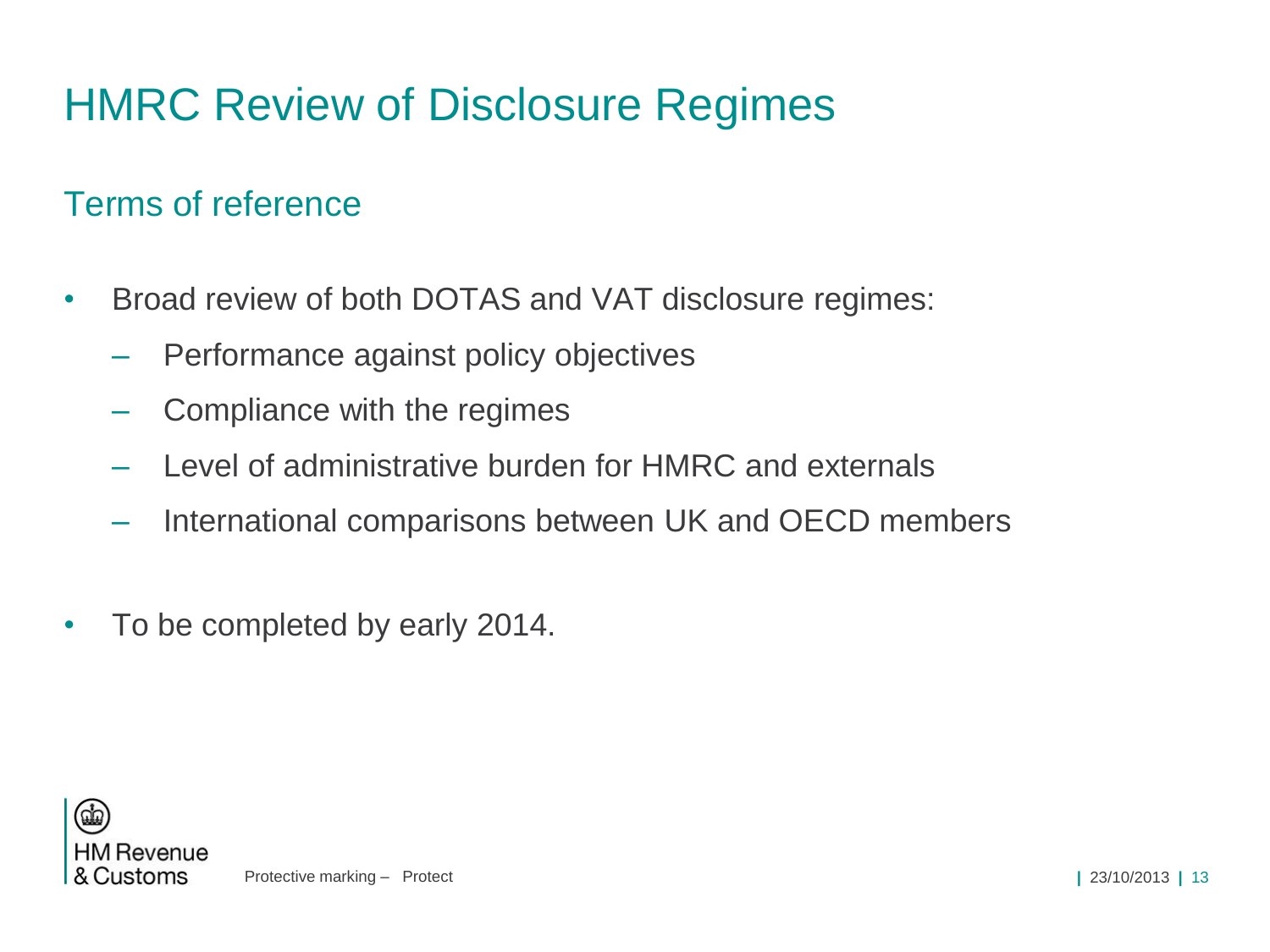## International comparisons - OECD survey

- Survey conducted as a element of BEPS Action Plan
	- Questionnaire sent to 22 ATP SG countries
	- Countries **with** Mandatory Disclosure Regimes ('MDR') & Countries **without** MDR
- Purpose of Survey
	- Practical issues in the implementation of MDR
	- Reasons for not introducing MDR
	- Differences between UK regime and other MDRs

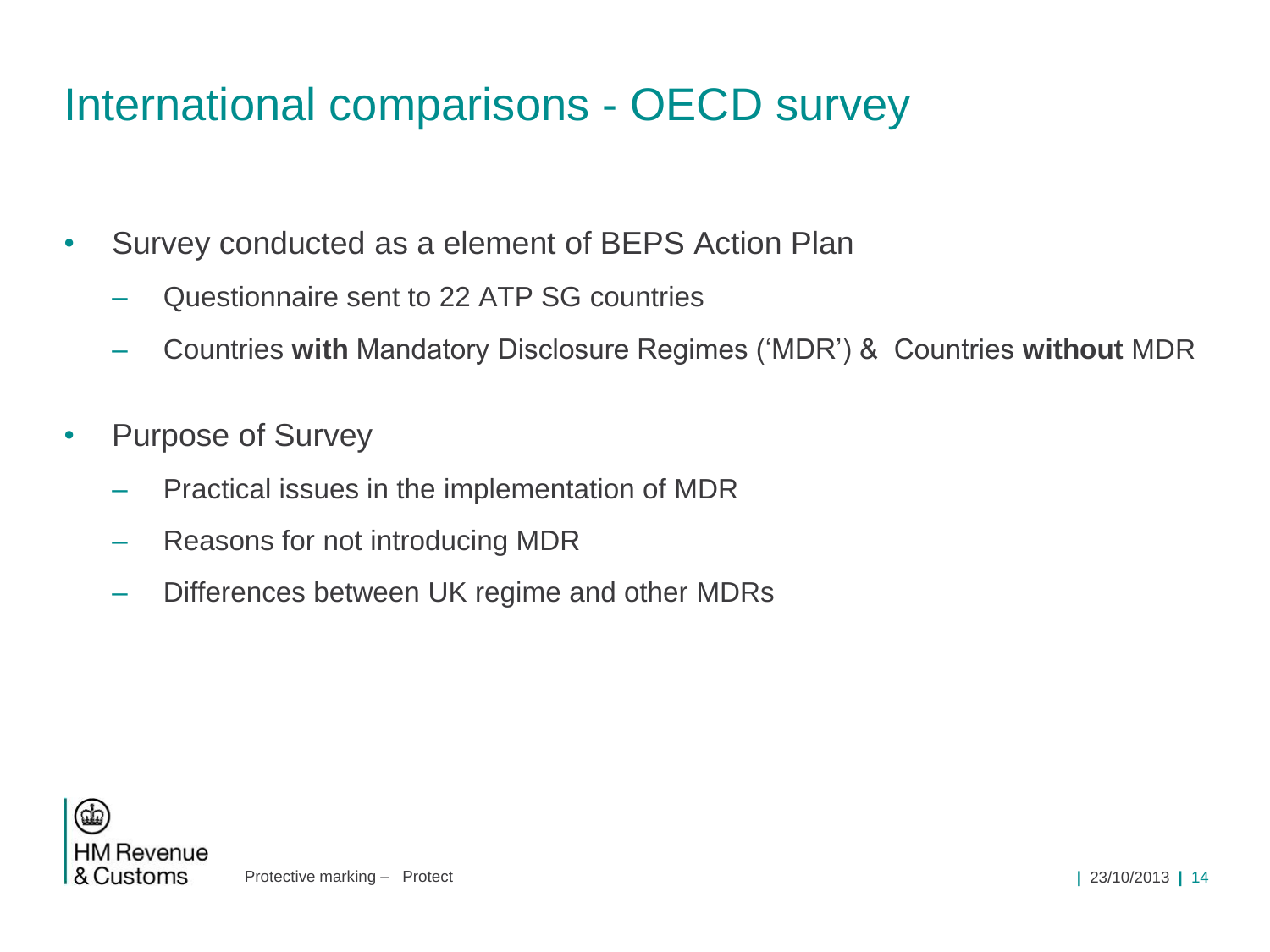### Reasons for **not** introducing MDR



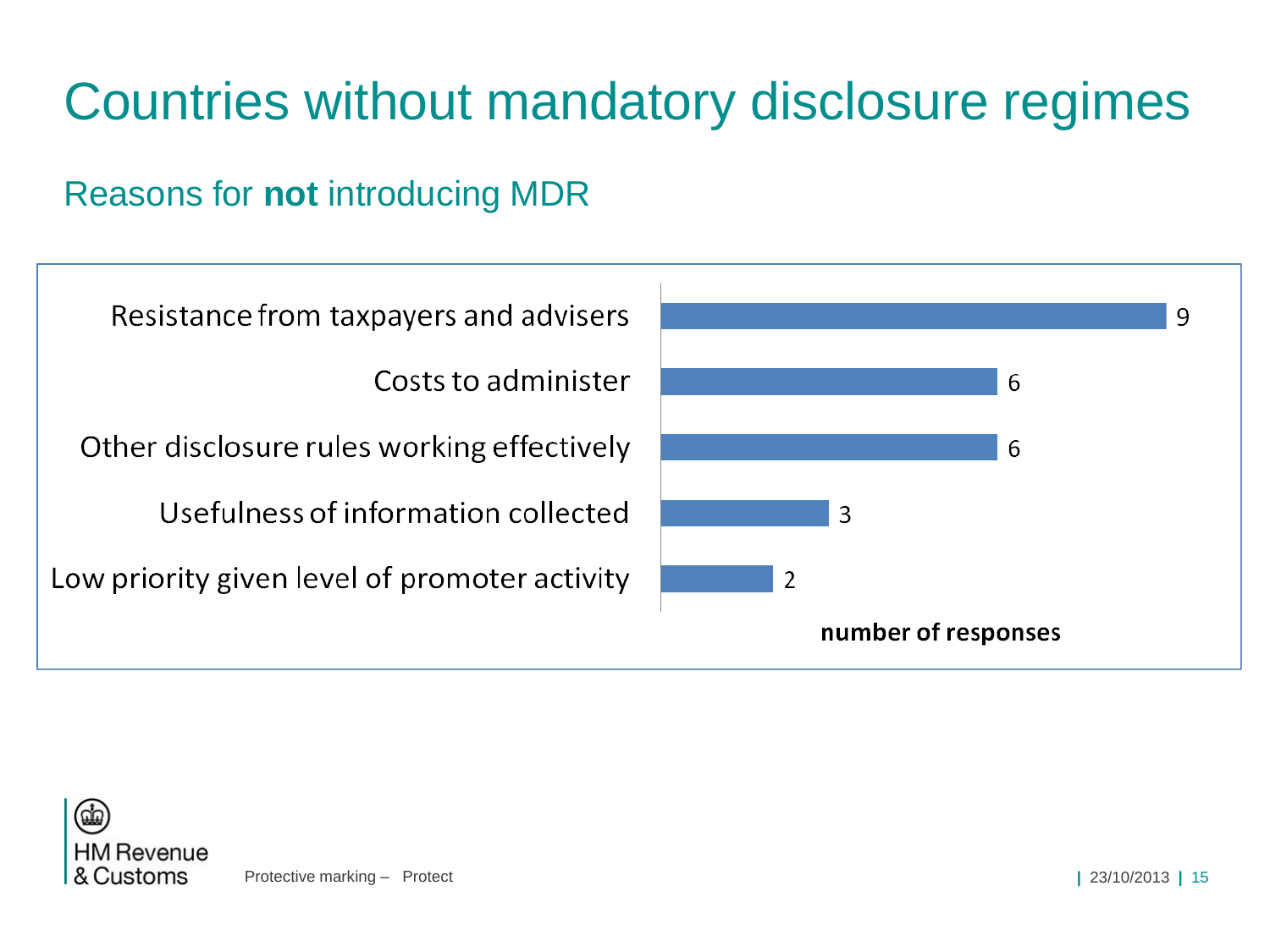#### UK experience and lessons learned

- Disclosure regimes need to be carefully targeted
	- Narrow regime reduces risk of over-disclosure
	- Targeted disclosure rules ensure information will be useful
- Promoter-based regime information directly from the source
- Disclosure accepted by promoters as part of the planning process
- Cost effective: Resource costs vs benefits are good, e.g.
	- Over 100 legislative measures informed by disclosure since 2004

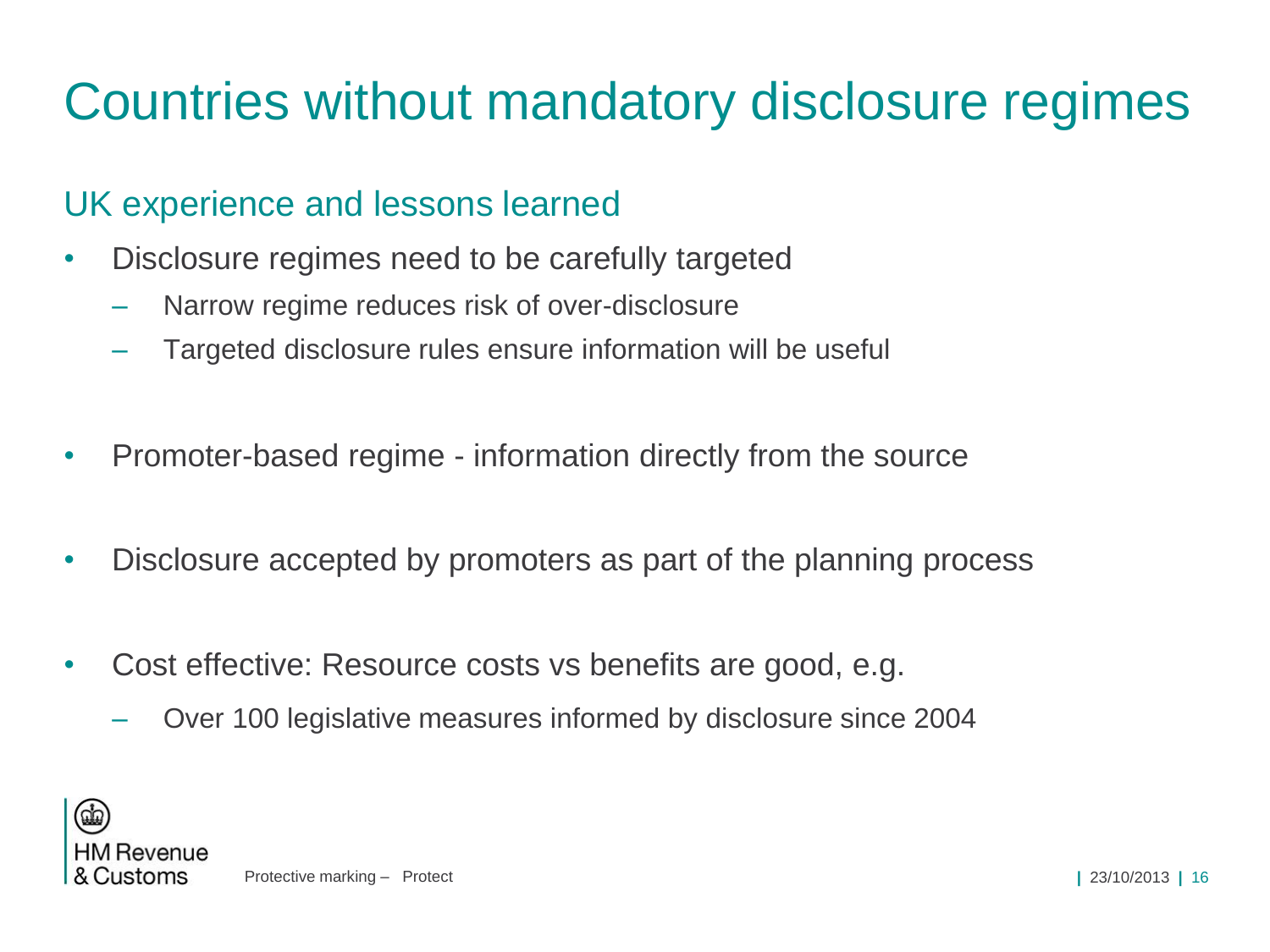### Perceived advantages of MDR

| Earlier disclosure of ATP schemes   |
|-------------------------------------|
| Identify which taxpayer has used    |
| <b>Better deterrence</b>            |
| Better disclosure of scheme details |
| Improved certainty of outcomes      |
| Penalty regime to capture promoters |
|                                     |



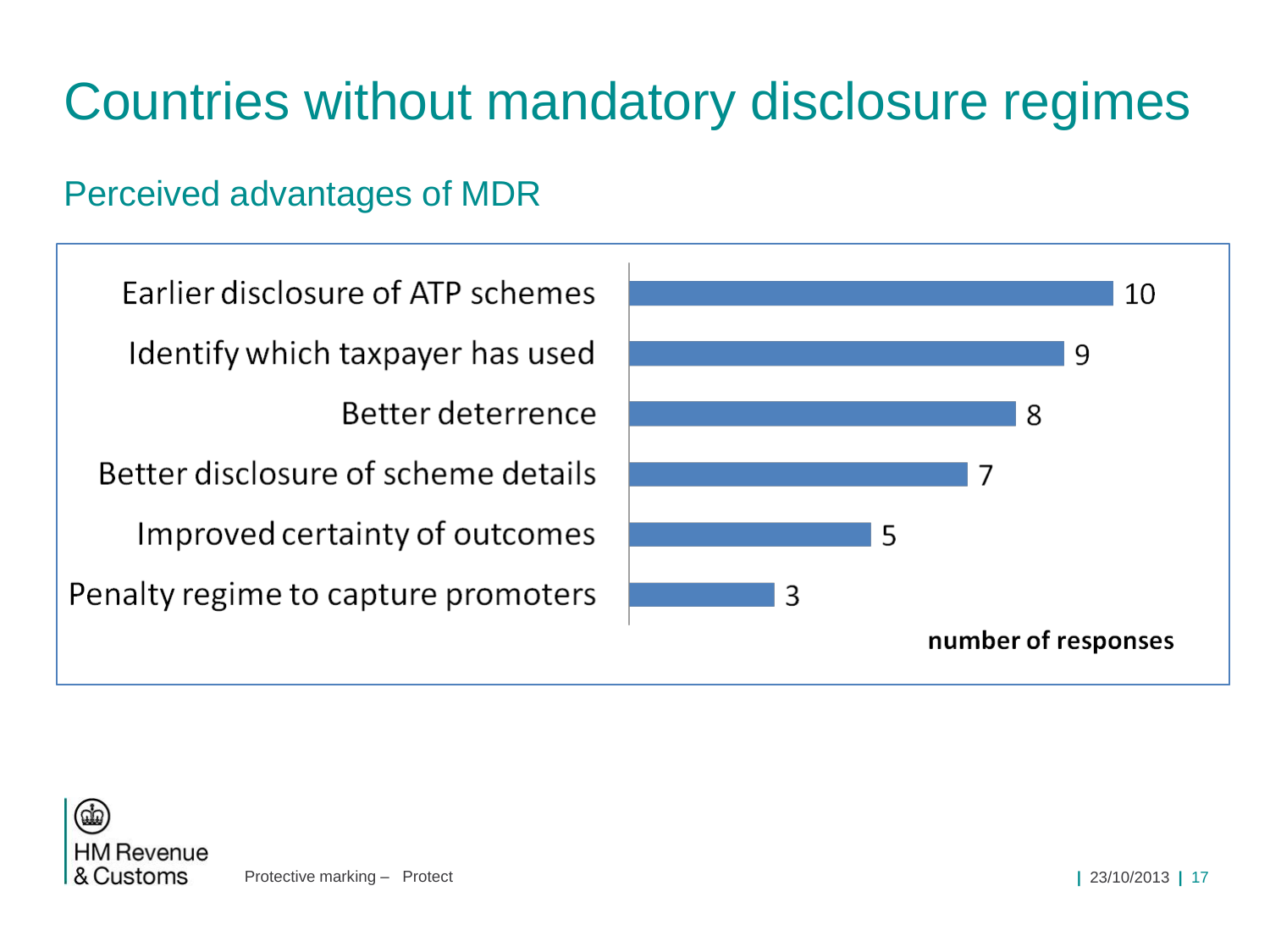#### UK experience and lessons learned

- Deterrent effect
	- Pressure on avoidance market, as promoters only get one opportunity to implement schemes before closed down
	- Users think twice when realise that tax authorities may consider a scheme to be avoidance
- Identification of users more effective with both client list and SRN approach
- UK considering new rules to target 'High-Risk Promoters' of avoidance schemes

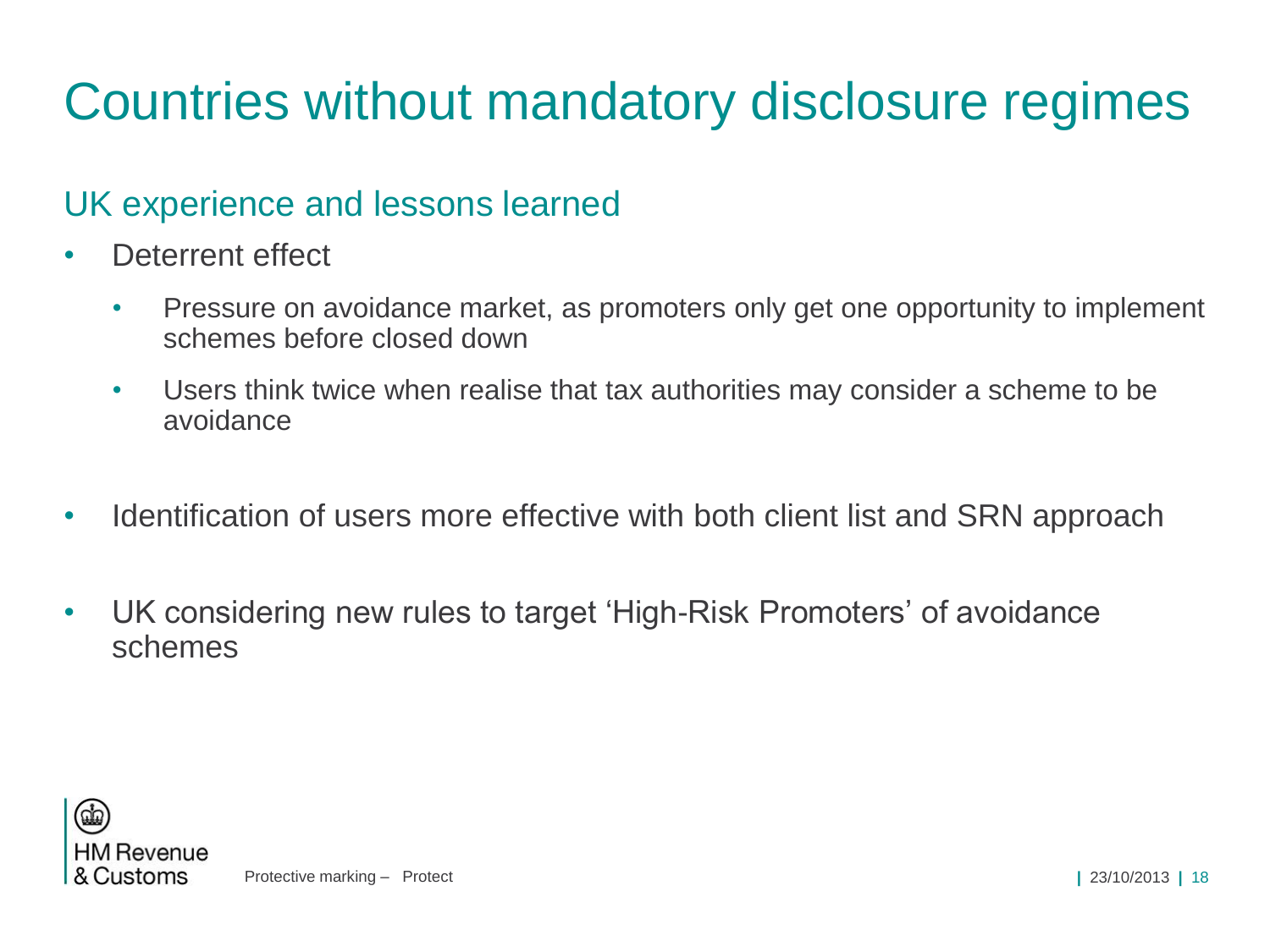#### **Overview**

- 5 member countries with MDRs as of 2011:
	- US, UK, Canada, Portugal, Ireland
- Israel is the only country to introduce a MDR since 2011
- Countries considering introducing mandatory disclosure rules:
	- **Korea** plan to introduce a MDR (proposed regime)
	- **Australia** is considering a regime to capture information on offshore tax arrangements similar to UK DOTAS

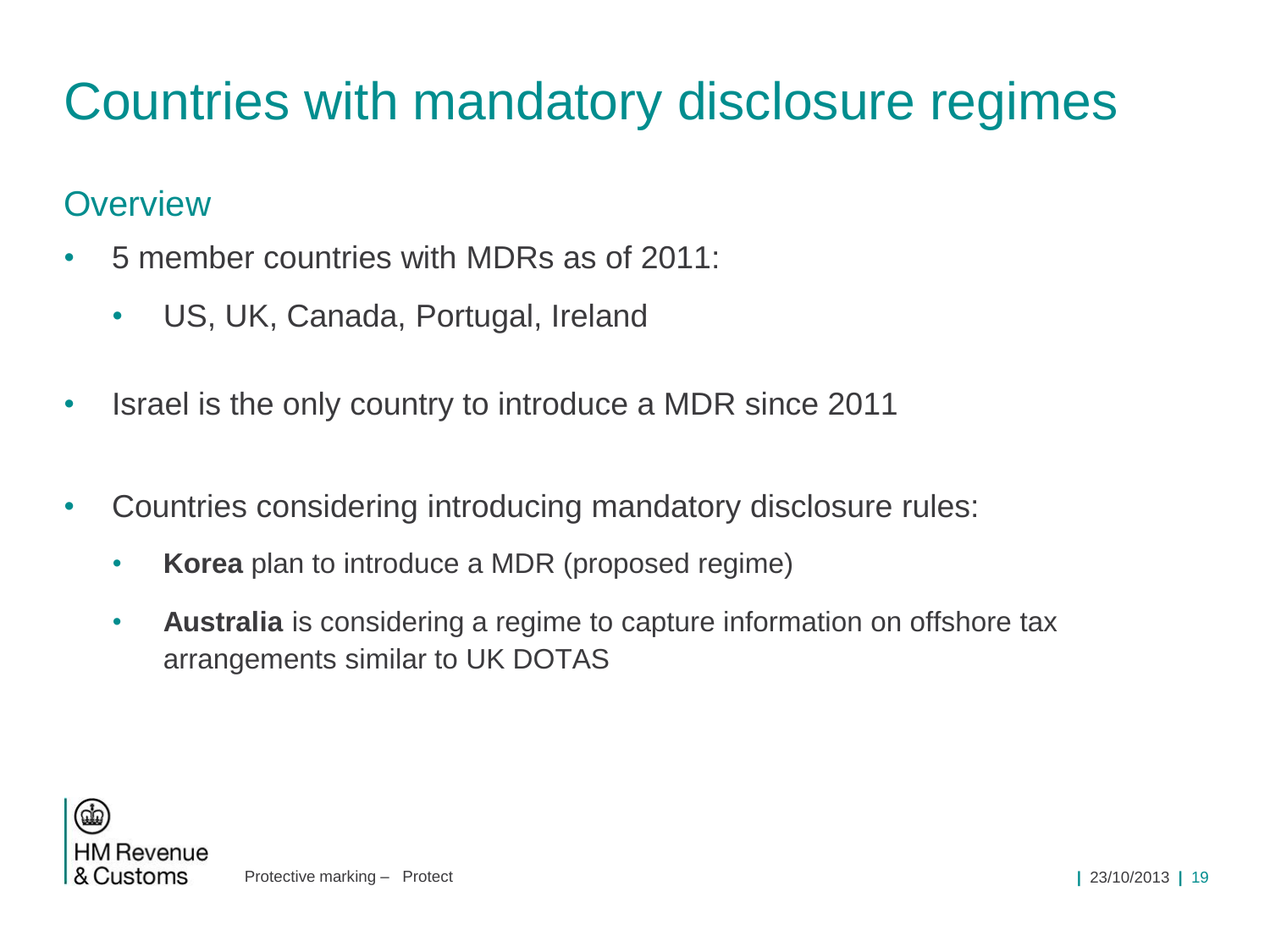## **Objectives**

• Policy objectives are broadly similar across all countries:

| <b>UK</b><br>Portugal    | To obtain early information about schemes<br>To identify users<br>To reduce the promotion and use of avoidance |
|--------------------------|----------------------------------------------------------------------------------------------------------------|
| US.<br>Canada<br>Ireland | To get early information about schemes<br>To identify users                                                    |

- All countries seek early disclosure and identification of users
- UK and Portugal list deterrence explicitly

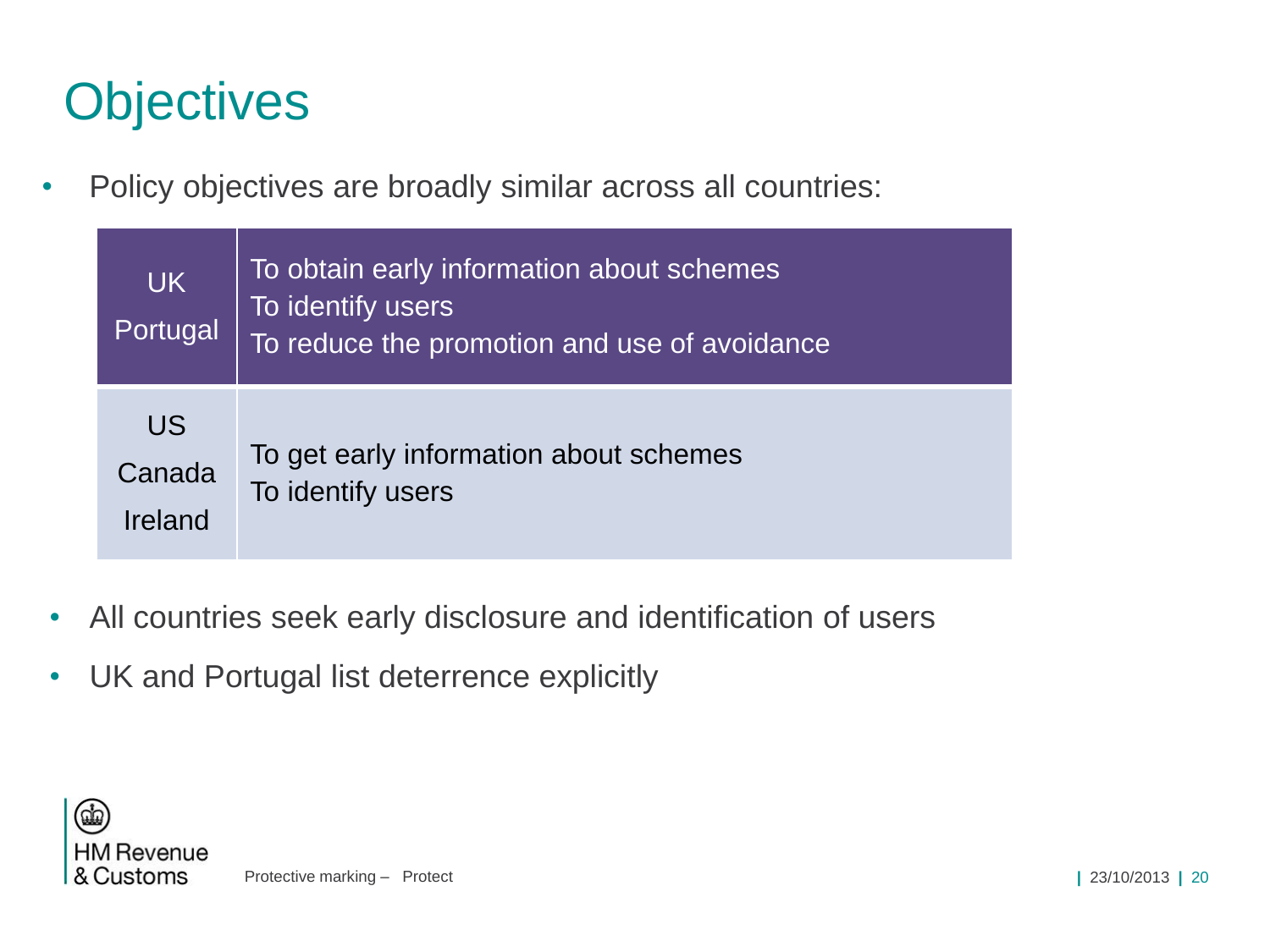## Who Discloses?

Two types of disclosure obligation structure exist:

| <b>UK</b><br>Portugal<br>Ireland | Promoter or User         |
|----------------------------------|--------------------------|
| <b>US</b><br>Canada              | <b>Promoter and User</b> |

- Portugal and Ireland follow same model as the UK:
	- Promoter usually discloses, although the user must disclose in some circumstances
- In the US and Canada, disclosure obligation applies to both

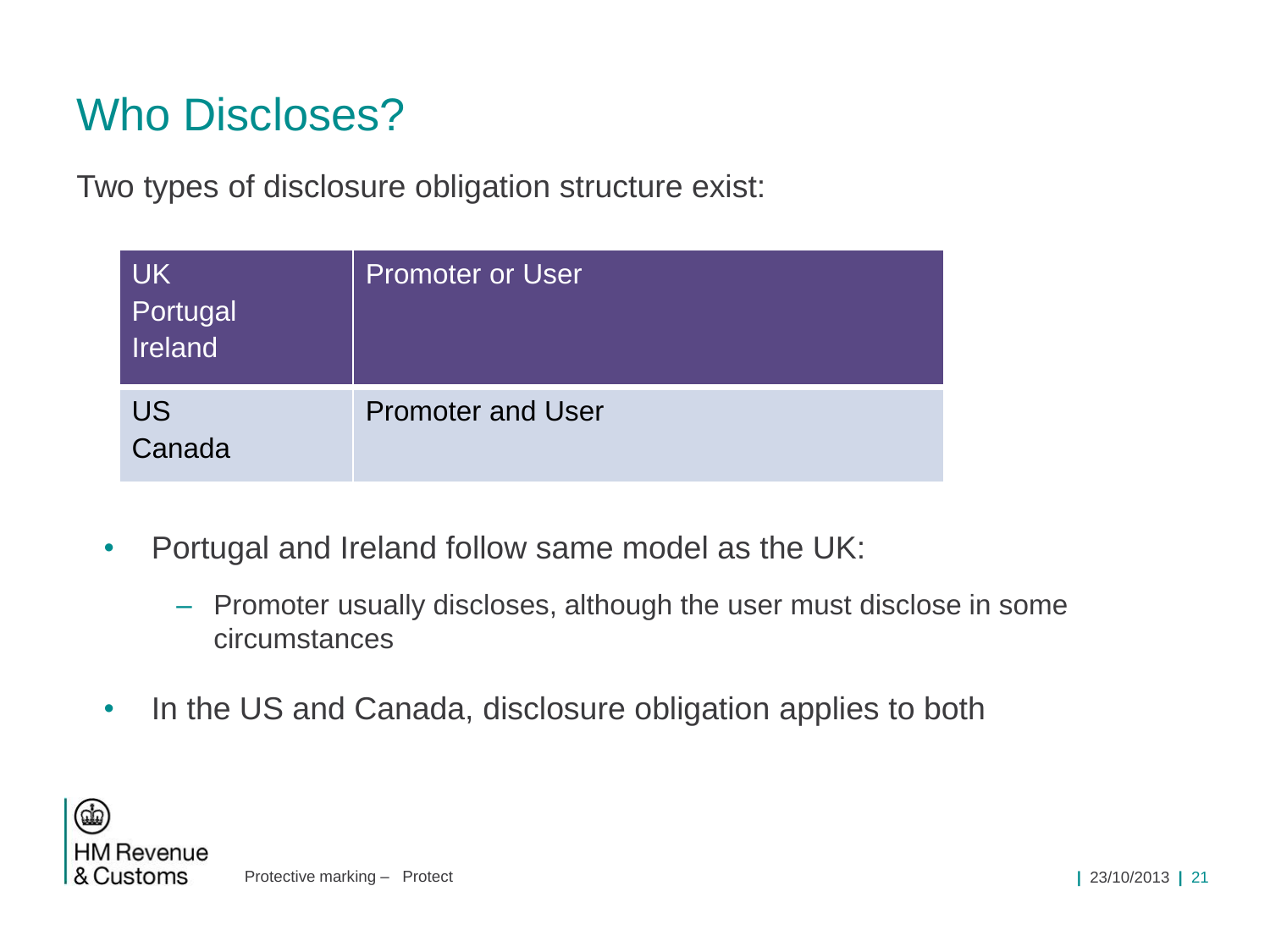### What is disclosed?

Generic hallmarks or specific listed transactions are used to determine whether certain transactions are discloseable or not

| <b>UK</b> | •3 Generic hallmarks to capture avoidance schemes<br><b>.2 Specific hallmarks</b>                                                   |
|-----------|-------------------------------------------------------------------------------------------------------------------------------------|
| Ireland   | •3 Generic hallmarks – same as UK<br>•Specific class or classes of tax advantage<br>- losses, employment schemes, converting income |
| Canada    | •Any transaction bearing at least 2 of the following 3 hallmarks:<br>- Contingency fee, Confidential fee, Contractual protection    |

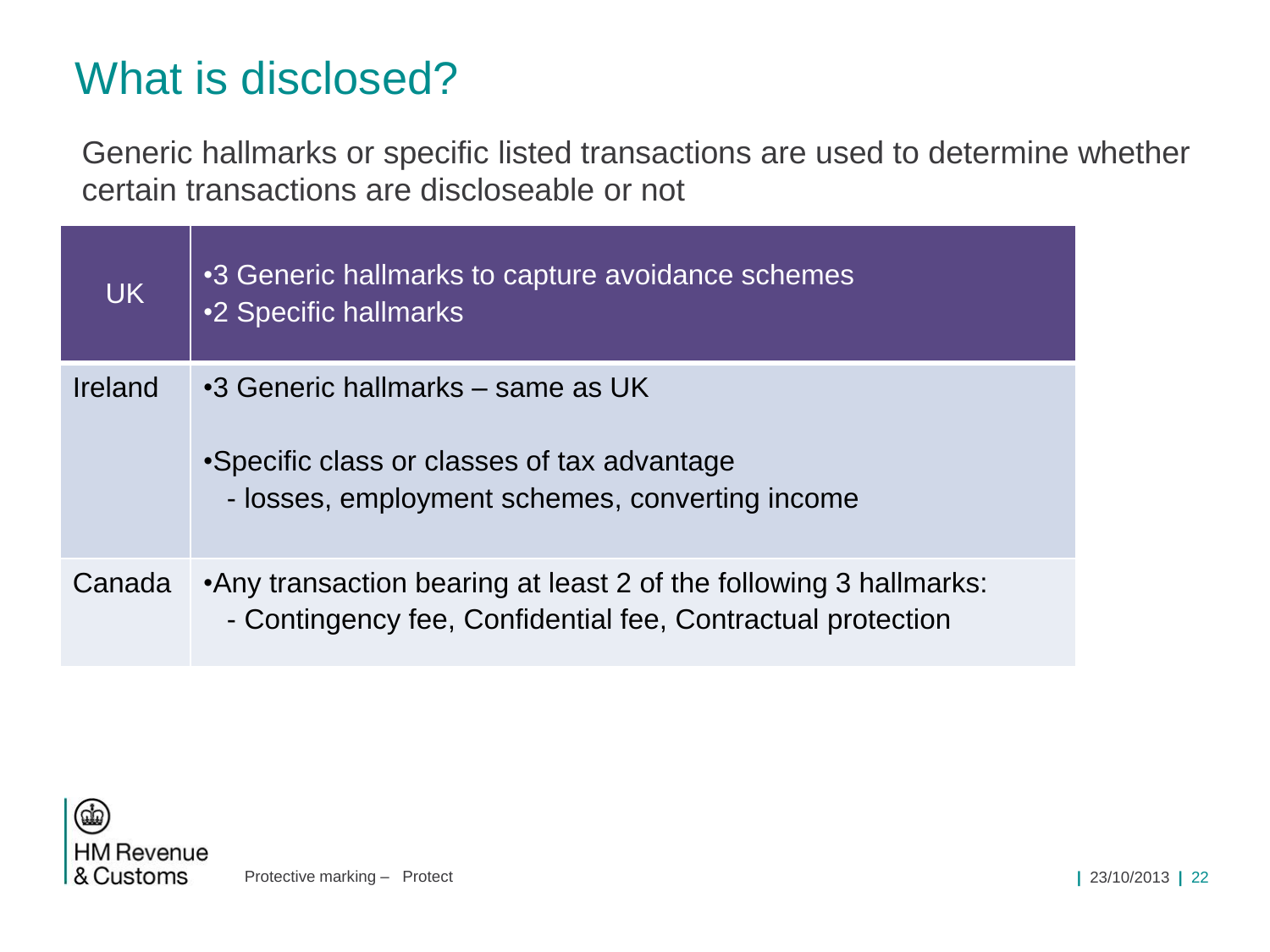## What is disclosed?

| <b>US</b> | .Any transaction within one of the following five categories<br>- confidentiality, contractual protection<br>- listed transactions, loss transactions, transactions of interest                                 |
|-----------|-----------------------------------------------------------------------------------------------------------------------------------------------------------------------------------------------------------------|
| Portugal  | •Arrangements involving:<br>- low tax jurisdiction, tax exempt entity, use of losses,<br>financial transactions causing conversion or recipient change<br>- clause of waiving or limiting liability of promoter |

- Broad similarities with mix of generic and specific hallmarks, but:
	- For Canada, at least 2 generic hallmarks are required
	- US regime requires particular schemes to be listed
- Generic hallmarks enable capture of 'new' and 'innovative' planning

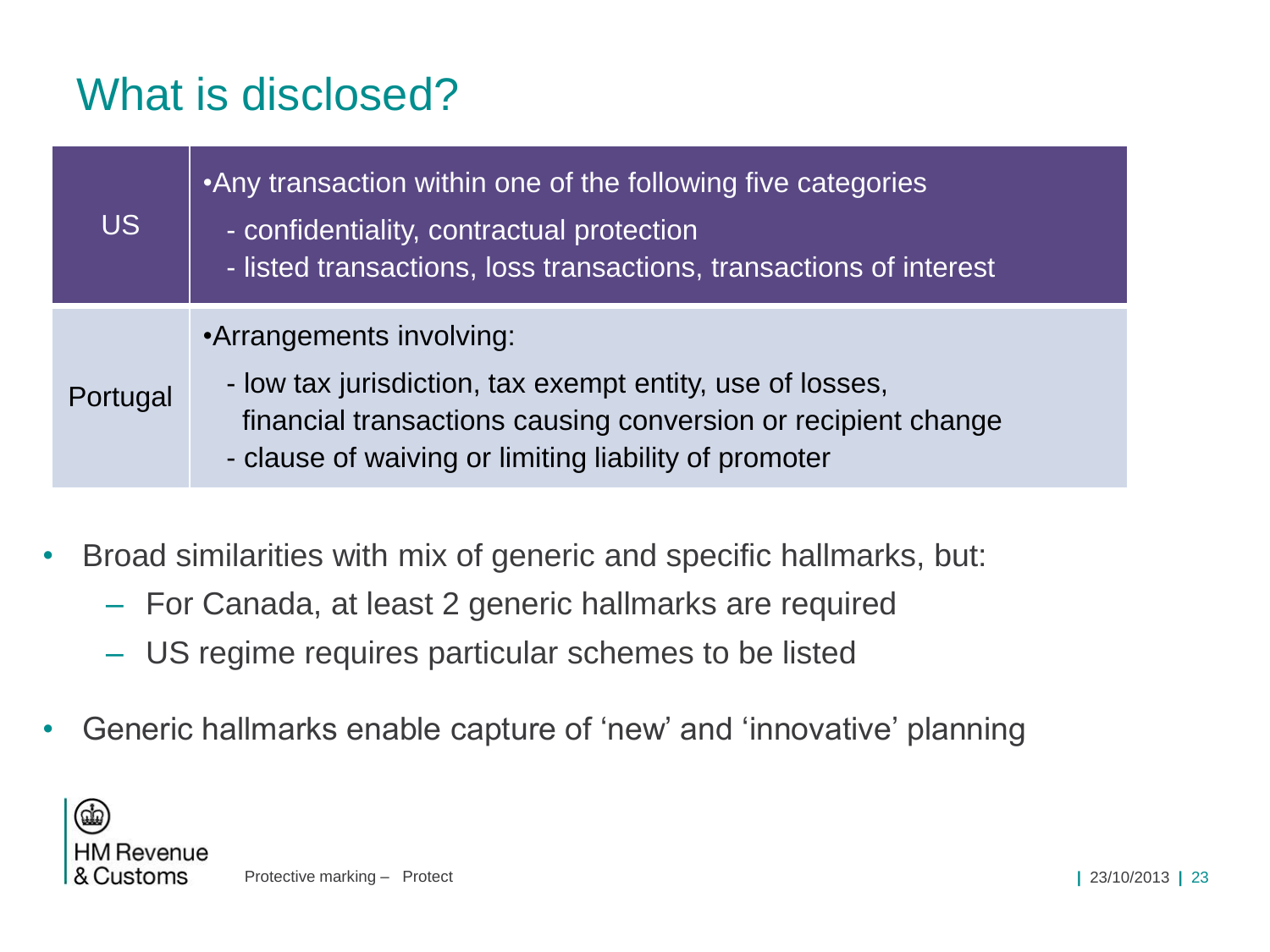### Process - Promoters

| <b>UK</b>      | $\bullet$   | <b>Within 5 days of scheme available to clients</b>                                                                  |
|----------------|-------------|----------------------------------------------------------------------------------------------------------------------|
| <b>US</b>      | $\bullet$   | By the last day of the month following the end of the calendar quarter when<br>the advisor became a material advisor |
| <b>Ireland</b> |             | • Within 5 days of scheme available for implementation                                                               |
|                | $\bullet$ . | User disclosures within 5 days from the date of the first transaction entered into                                   |
| Portugal       | $\bullet$   | Within 20 days following the end of the month in which the scheme was made<br>available to clients                   |
|                | $\bullet$   | User disclosures: before the end of the month following the month of<br>implementation                               |
| Canada         |             | By 30 June of the following calendar year in which the transaction became a<br>reportable transaction.               |

• Compared with the UK and Ireland, there is a time gap in disclosing the scheme to the tax authorities – reduces potential benefits from early warning

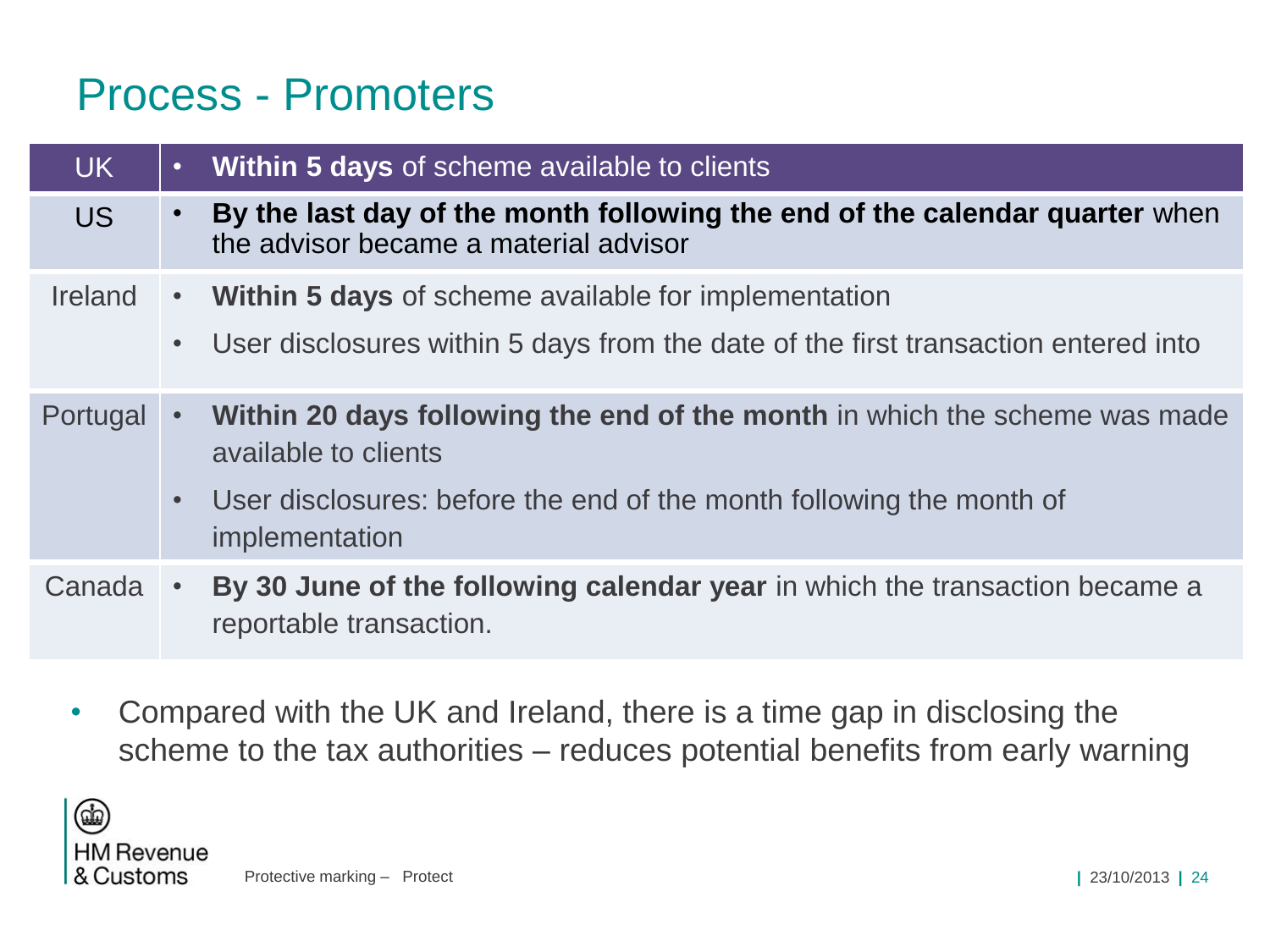### Process - Users

| UK I           | $\bullet$   | UK uses a Scheme Reference Number (SRN) system to enable the tax<br>administration to identify scheme users.        |
|----------------|-------------|---------------------------------------------------------------------------------------------------------------------|
|                | $\bullet$   | Clients must report the SRN on a return affected by the use of the scheme                                           |
| <b>US</b>      | $\bullet$   | Reportable transaction number given to material advisors to pass on to users,<br>who include it in their tax return |
| <b>Ireland</b> |             | • Promoter submits list of all clients using scheme                                                                 |
|                | $\bullet$ . | Users not required to notify tax authority of use of scheme                                                         |
| Portugal       | $\bullet$ . | Users not required to notify use of scheme                                                                          |
| Canada         | $\bullet$ . | Users required to notify use of the scheme                                                                          |

- Only US and UK use a scheme reference number as a unique identifier for different schemes.
- Not all countries require users to notify tax authority of use of scheme.
- UK requires promoters to send in a list of clients **and** users themselves record SRN on tax return

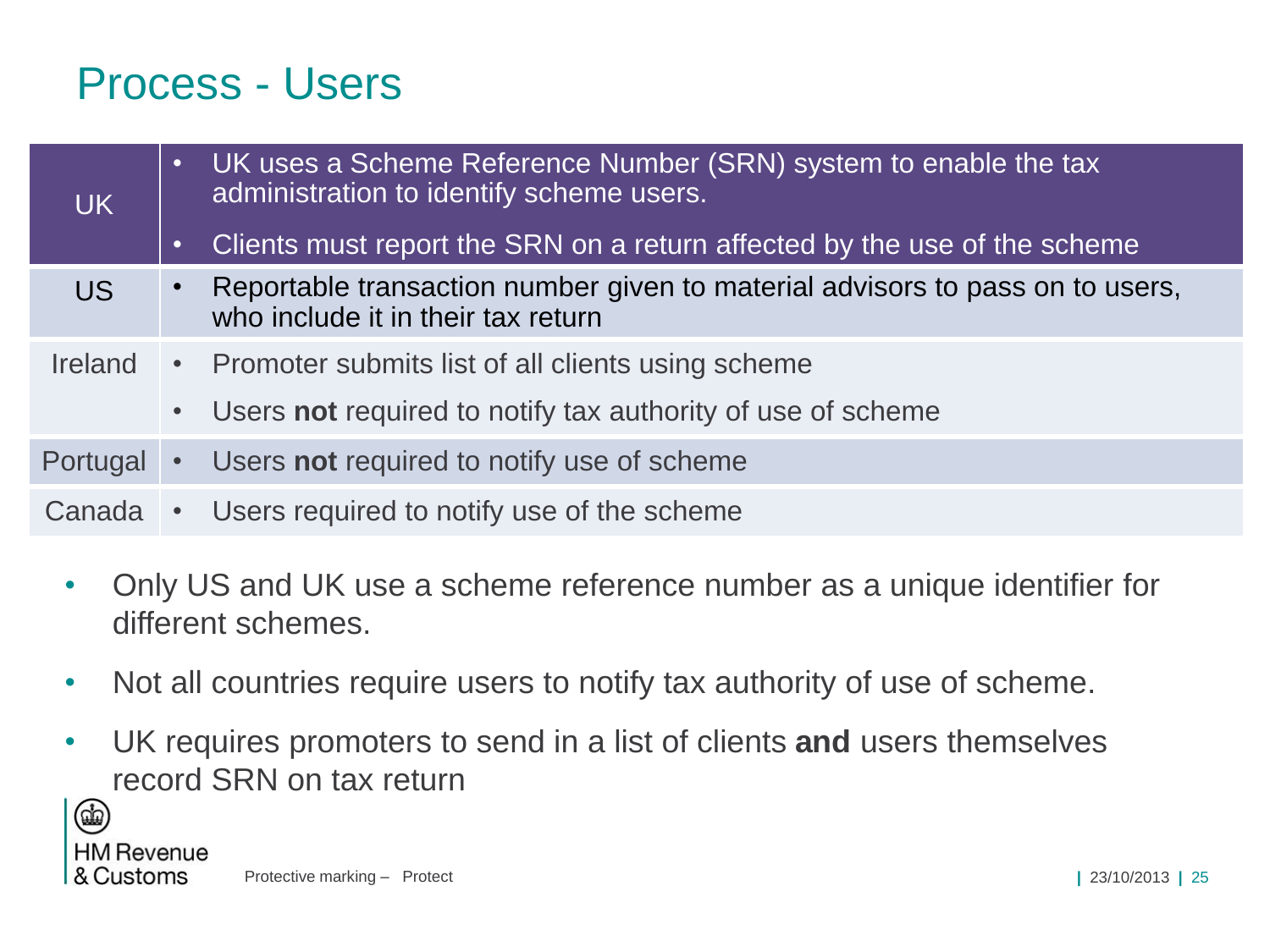## **Enforcement**

Penalty regimes vary in the structure and penalty amount

| <b>UK</b> | $\bullet$ | Penalties for non-disclosure up to £1 million                                                                                                                                                  |
|-----------|-----------|------------------------------------------------------------------------------------------------------------------------------------------------------------------------------------------------|
|           | $\bullet$ | Daily penalties if user fails to report the use of a scheme on a return<br>(from £100 per day to £1000 per day).                                                                               |
| <b>US</b> |           | (Material advisor) Penalty for non-disclosure from USD 50,000 to the greater of<br>USD 200,000 or 50% (increased to 75% in certain case) of the gross income<br>derived from providing advice. |
|           |           | (Taxpayer) Penalty for non-disclosure 75% of decrease in tax as a result of the<br>transaction (ranging from USD 5,000 to 200,000)                                                             |
| Canada    |           | Penalty equal to the total of all fees payable to the promoter/advisor.                                                                                                                        |
|           |           | Each promoter or advisor jointly and severally liable with the taxpayer.                                                                                                                       |

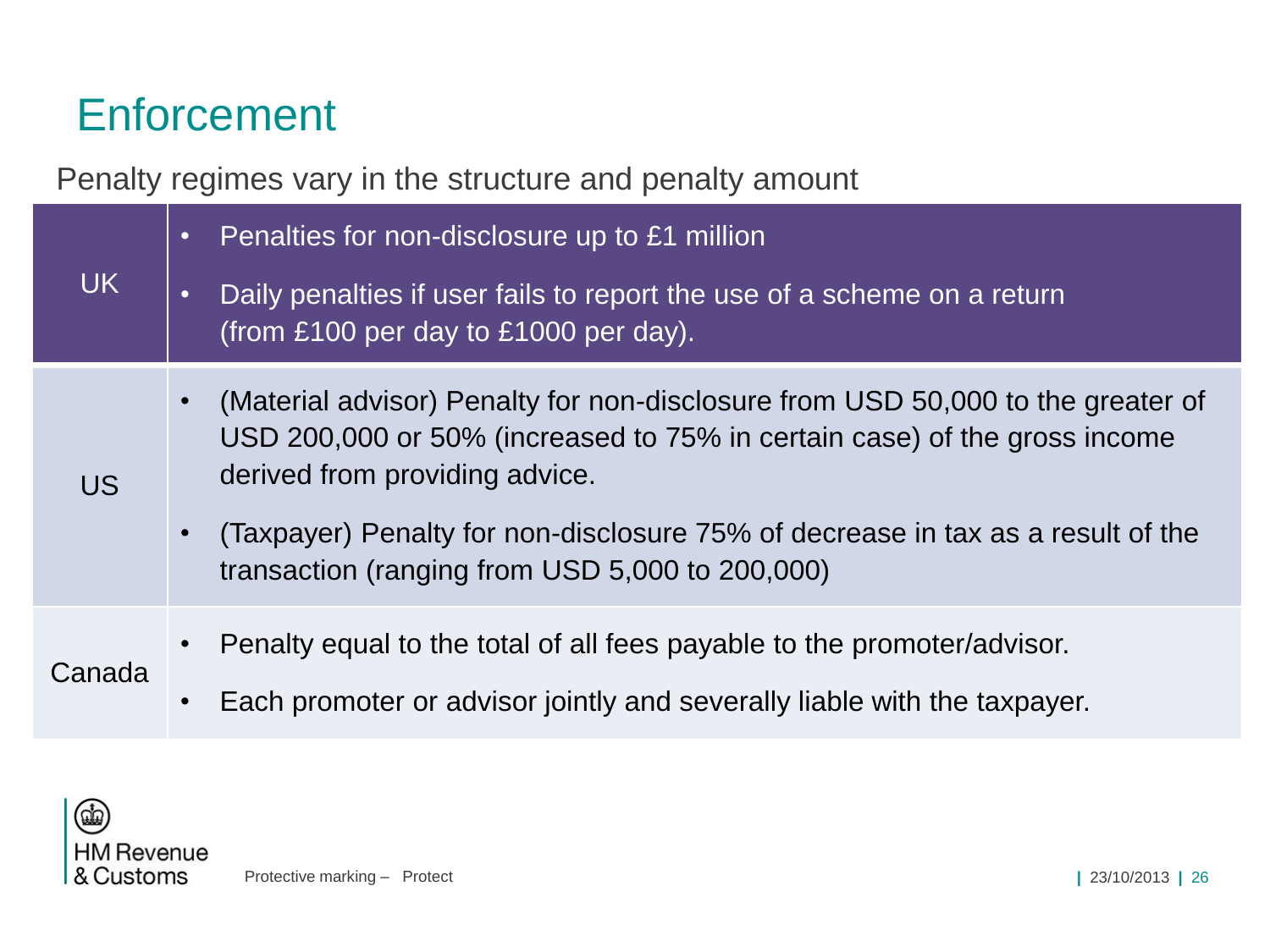### Enforcement

|                | Initial penalty up to EUR 500 per day and<br>$\bullet$      |
|----------------|-------------------------------------------------------------|
| <b>Ireland</b> | followed by daily penalties of EUR 500.                     |
|                | • Penalties from EUR 5,000 to EUR 100,000 for promoter, and |
| Portugal       | from EUR 500 to EUR 80,000 for user.<br>$\bullet$           |

- Daily penalties put emphasis on timely disclosure
- Penalties geared to fee income/tax are added incentive to comply
- Non-disclosure in Canada and Portugal can affect the efficacy of scheme.
- In UK, evidence is that most promoters are complying with disclosure rules. Few penalties for non-disclosure imposed to date.

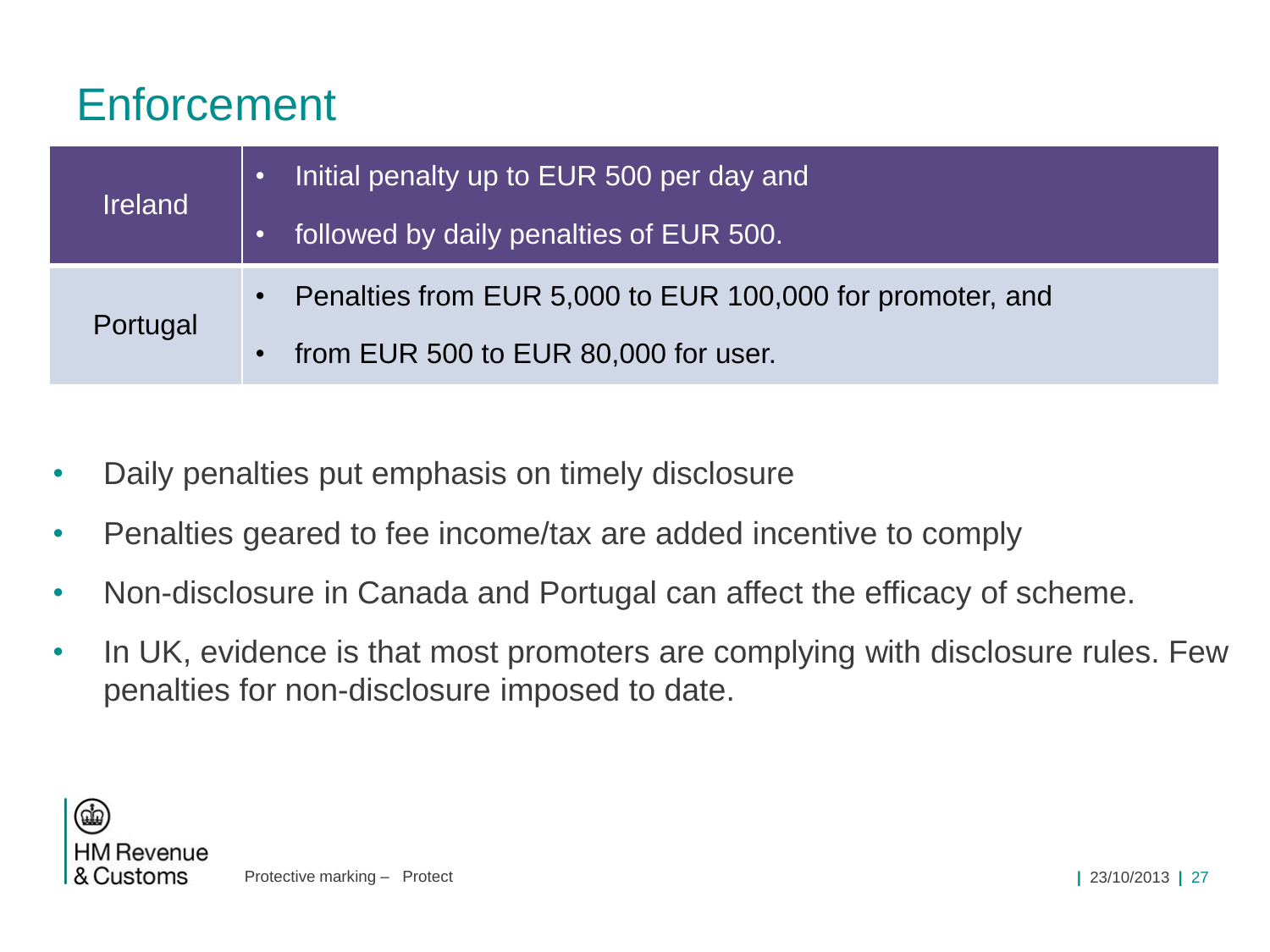## How is information used ?

| <b>UK</b> | Taxpayer communications (e.g. 'Spotlights' articles warning against particular<br>$\bullet$<br>schemes)<br>Legislative change<br>$\bullet$<br>Identify users of schemes<br>$\bullet$<br>Behavioural change techniques – writing to potential users of schemes<br>$\bullet$ |
|-----------|----------------------------------------------------------------------------------------------------------------------------------------------------------------------------------------------------------------------------------------------------------------------------|
| <b>US</b> | Informs IRS compliance effort<br>$\bullet$<br>Legislative change<br>Matching information between material advisors and taxpayers.<br>$\bullet$                                                                                                                             |
| Ireland   | Legislative change<br>Identify users of schemes                                                                                                                                                                                                                            |
| Portugal  | Published a list of 13 tax planning schemes considered as abusive<br>$\bullet$                                                                                                                                                                                             |
| Canada    | Publication of taxpayer communication (e.g. Tax Alert)<br>$\bullet$                                                                                                                                                                                                        |

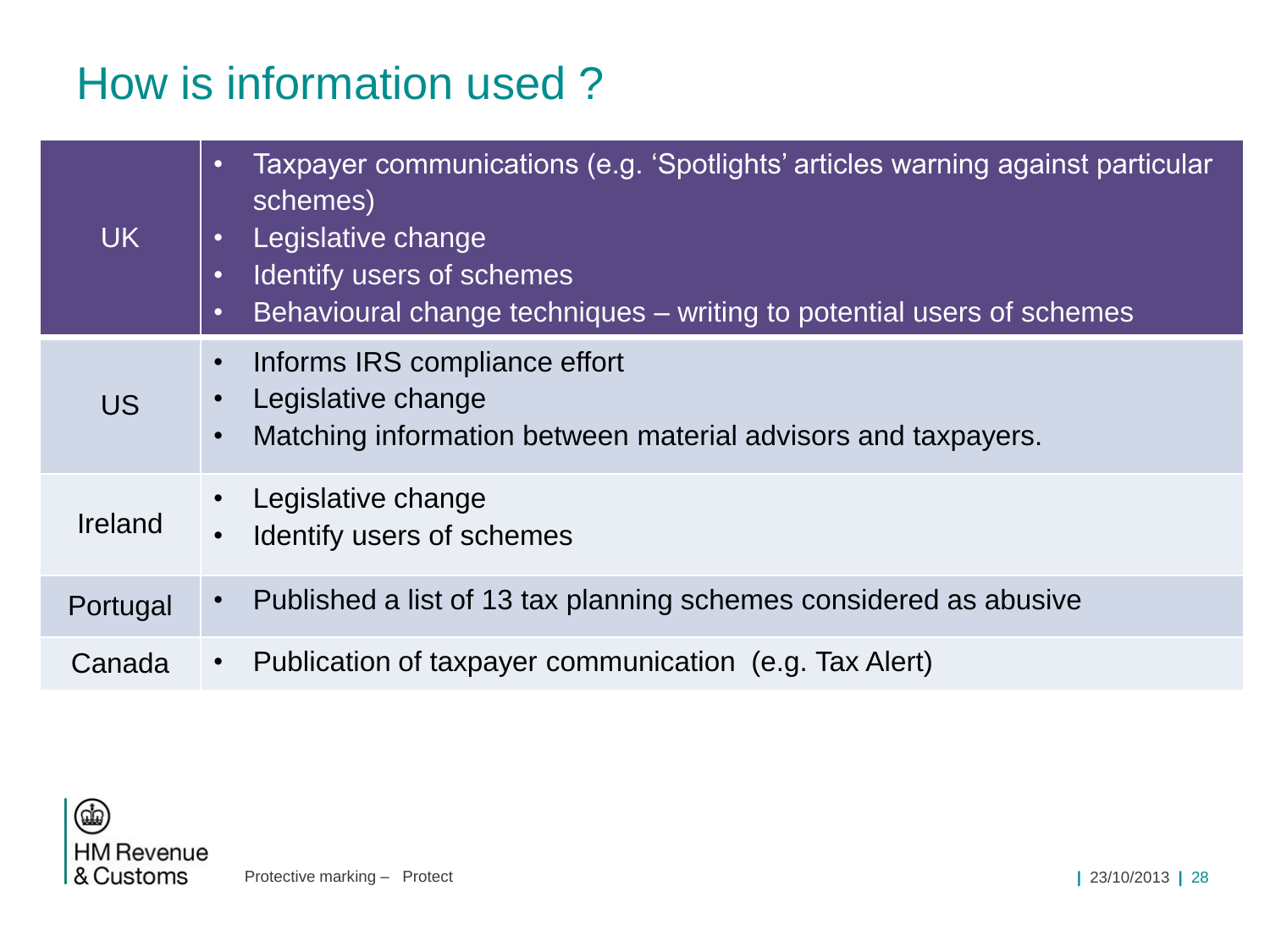#### Points to consider

- Scope of MDR
- Generic vs specific hallmarks for avoidance
- Promoter vs user disclosure and use of unique reference numbers for schemes
- Timing of disclosure
- Use of information from disclosure

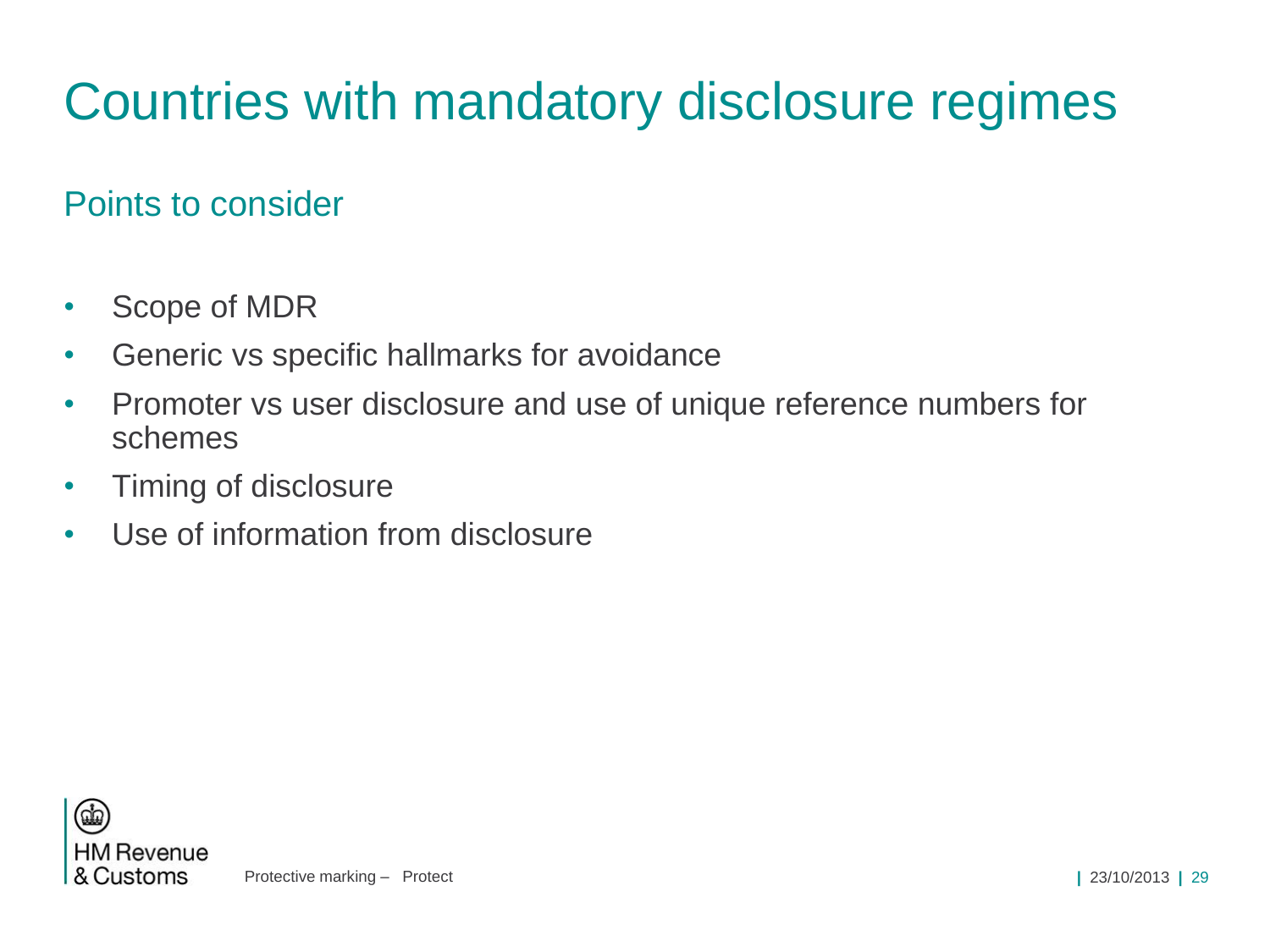

# Thank you

#### **David Matthews**

HM Revenue & Customs

+44 (0)3000 585988

[david.matthews1@hmrc.gsi.gov.uk](mailto:david.matthews1@hmrc.gsi.gov.uk)